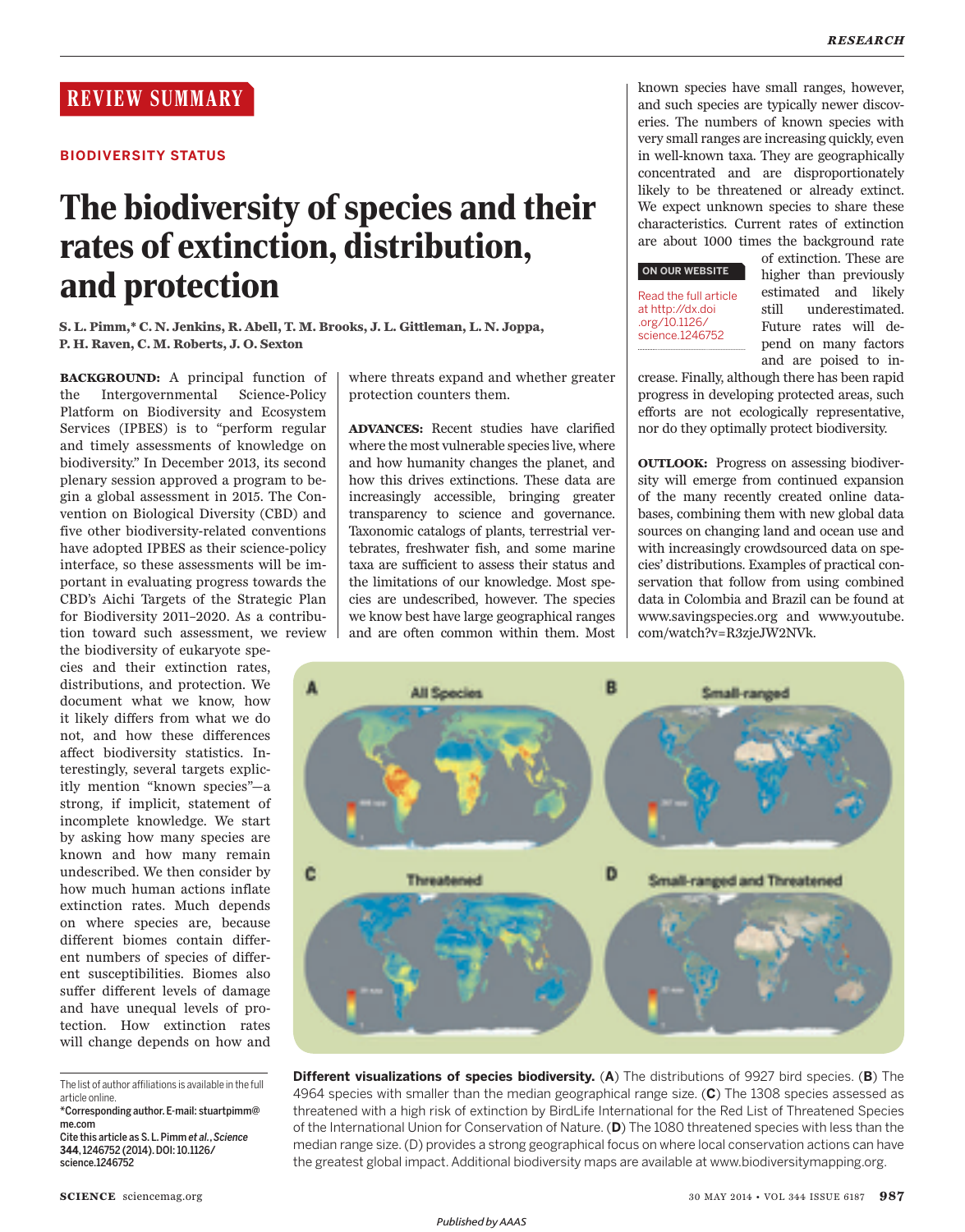## **REVIEW**

## BIODIVERSITY STATUS

# The biodiversity of species and their rates of extinction, distribution, and protection

S. L. Pimm, $^{1\ast}$  C. N. Jenkins, $^2$  R. Abell, $^3\!+\!$  T. M. Brooks, $^4$  J. L. Gittleman, $^5$  L. N. Joppa, $^6$ P. H. Raven,<sup>7</sup> C. M. Roberts,<sup>8</sup> J. O. Sexton<sup>9</sup>

Recent studies clarify where the most vulnerable species live, where and how humanity changes the planet, and how this drives extinctions. We assess key statistics about species, their distribution, and their status. Most are undescribed. Those we know best have large geographical ranges and are often common within them. Most known species have small ranges. The numbers of small-ranged species are increasing quickly, even in well-known taxa. They are geographically concentrated and are disproportionately likely to be threatened or already extinct. Current rates of extinction are about 1000 times the likely background rate of extinction. Future rates depend on many factors and are poised to increase. Although there has been rapid progress in developing protected areas, such efforts are not ecologically representative, nor do they optimally protect biodiversity.

ne of the four functions of the Intergovernmental Science-Policy Platform on Biodiversity and Ecosystem Services (IPBES) is to "perform regular and timely assessments of knowledge on biodiversity" (1). In December 2013, it ne of the four functions of the Intergovernmental Science-Policy Platform on Biodiversity and Ecosystem Services (IPBES) is to "perform regular and timely assessments of knowledge on biodiversity" ([1](#page-8-0)). proved starting global and regional assessments in 2015 ([1](#page-8-0)). The Convention on Biological Diversity (CBD) and five other biodiversity-related conventions have adopted IPBES as their science-policy interface, so these assessments will be important in evaluating progress toward the CBD's Aichi Targets of the Strategic Plan for Biodiversity 2011– 2020 ([2](#page-8-0)). They will necessarily follow the definitions of biodiversity by the CBD introduced by Norse et al. ([3](#page-8-0)) as spanning genetic, species, and ecosystem levels of ecological organization. As a contribution, we review the biodiversity of eukaryote species and their extinction rates, distributions, and protection.

Interestingly, several targets explicitly mention "known species"—a strong, if implicit statement

of incomplete knowledge. So how many eukaryote species are there  $(4)$  $(4)$  $(4)$ ? For land plants, there are 298,900 accepted species' names, 477,601 synonyms, and  $263,925$  $263,925$  names unresolved  $(5)$ . Because the accepted names among those resolved is 38%, it seems reasonable to predict that the same proportion of unresolved names will eventually be accepted. This yields another ~100,000 species for a total estimate of 400,000 species ([5](#page-8-0)). Models predict 15% more to be discovered  $(6)$  $(6)$  $(6)$ , so the total number of species of land plants should be >450,000 species, many more than are conventionally assumed to exist.

For animals, recent overviews attest to the question's difficulty. About 1.9 million species are de-scribed ([7](#page-8-0)); the great majority are not. Costello *et al.* ([8](#page-8-0)) estimate  $5 \pm 3$  million species, Mora *et al.*  $(9)$  $(9)$  $(9)$  8.[7](#page-8-0)  $\pm$  1.3 million, and Chapman (7) 11 million. Raven and Yeates  $(10)$  $(10)$  $(10)$  estimate 5 to 6 million species of insects alone, whereas Scheffers et al. ([11](#page-8-0)) think uncertainties in insect and fungi numbers make a plausible range impossible. Estimates for marine species include  $2.2 \pm 0.18$  million ([9](#page-8-0)), and Appeltans et al. estimate 0.7 to 1.0 million species, with 226,000 described and another 70,000 in collections awaiting description ([12](#page-8-0)).

Concerns about biodiversity arise because present extinction rates are exceptionally high. Consequently, we first compare current extinction rates to those before human actions elevated them. Vulnerable species are geographically concentrated, so we next consider the biogeography of species extinction. Given taxonomic incompleteness, we consider how undescribed species differ from described species in their geographical range sizes, distributions, and risks of extinction. To understand whether species extinction rates will

increase or decrease, we review how and where threats are expanding and whether greater protection may counter them. We conclude by reviewing prospects for progress in understanding the key lacunae in current knowledge.

## Background Rates of Species Extinction

Given the uncertainties in species numbers and that only a few percent of species are assessed for their extinction risk  $(13)$  $(13)$  $(13)$ , we express extinction rates as fractions of species going extinct over time—extinctions per million species-years (E/MSY) ([14](#page-8-0))—rather than as absolute numbers. For recent extinctions, we follow cohorts from the dates of their scientific description  $(15)$  $(15)$  $(15)$ . This excludes species, such as the dodo, that went extinct before description. For example, taxonomists described 1230 species of birds after 1900, and 13 of them are now extinct or possibly extinct. This cohort accumulated 98,334 speciesyears—meaning that an average species has been known for 80 years. The extinction rate is (13/  $98,334$ ) ×  $10^6$  = 132 E/MSY.

The more difficult question asks how we can compare such estimates to those in the absence of human actions—i.e., the background rate of extinction. Three lines of evidence suggest that an earlier statement  $(14)$  $(14)$  $(14)$  of a "benchmark" rate of 1 (E/MSY) is too high.

First, the fossil record provides direct evidence of background rates, but it is coarse in time, space, and taxonomic level, dealing as it does mostly with genera ([16](#page-8-0)). Many species are in monotypic genera, whereas those in polytypic genera often share the same vulnerabilities to extinction ([17](#page-8-0)), so extinction rates of species and genera should be broadly similar. Alroy found Cenozoic mammals to have 0.165 extinctions of genera per million genera-years ([18](#page-8-0)). Harnik et al. ([19](#page-8-0)) calculated the fractions of species going extinct over different intervals. Converting these to their corresponding rates yields values for the past few million years of 0.06 genera extinctions per million genera-years for cetaceans, 0.04 for marine carnivores, and, for a variety of marine invertebrates, between the values of 0.001 (brachiopods) and 0.01 (echinoids).

Second, molecular-based phylogenies cover many taxa and environments, providing an appealing alternative to the fossil record's shortcomings. A simple model of the observed increase in the number of species  $S_t$  in a phylogenetic clade over time, t, is  $S_t = S_0 \exp[(\lambda - \mu) \times t]$ , where  $\lambda$  and  $\mu$  are the speciation and extinction rates. In practice,  $\lambda$  and  $\mu$  may vary in complex ways. Estimating the average diversification rate,  $\lambda - \mu$ , requires only modest data. Whether one can separate extinction from speciation rates by using species numbers over time is controversial ([20](#page-8-0), [21](#page-9-0)) and an area of active research that requires carefully chosen data to avoid potential biases. With the simple model, the logarithm of the number of lineages [lineages through time (LTT)] should increase linearly over time, with slope  $\lambda - \mu$ , but with an important qualification. In the limit of the present day, the most recent taxa have not yet had time to become extinct. The LTT curve

<sup>&</sup>lt;sup>1</sup>Nicholas School of the Environment, Duke University, Box 90328, Durham, NC 27708, USA. <sup>2</sup>Instituto de Pesquisas Ecológicas, Rodovia Dom Pedro I, km 47, Caixa Postal 47, Nazaré Paulista SP, 12960-000, Brazil. <sup>3</sup>Post Office Box 402 Haverford, PA 19041, USA. <sup>4</sup>International Union for Conservation of Nature, IUCN, 28 Rue Mauverney, CH-1196 Gland, Switzerland. <sup>5</sup>Odum School of Ecology, University of Georgia, Athens, GA 30602, USA. <sup>6</sup>Microsoft Research, 21 Station Road, Cambridge, CB1 2FB, UK. <sup>7</sup>Missouri Botanical Garden, Post Office Box 299, St. Louis, MO 63166–0299, USA. <sup>8</sup> Environment Department, University of York, York, YO10 5DD, UK. <sup>9</sup>Global Land Cover Facility, Department of Geographical Sciences, University of Maryland, College Park, MD, 20742, USA.

<sup>\*</sup>Corresponding author. E-mail: stuartpimm@me.com †Authors after the second are in alphabetical order.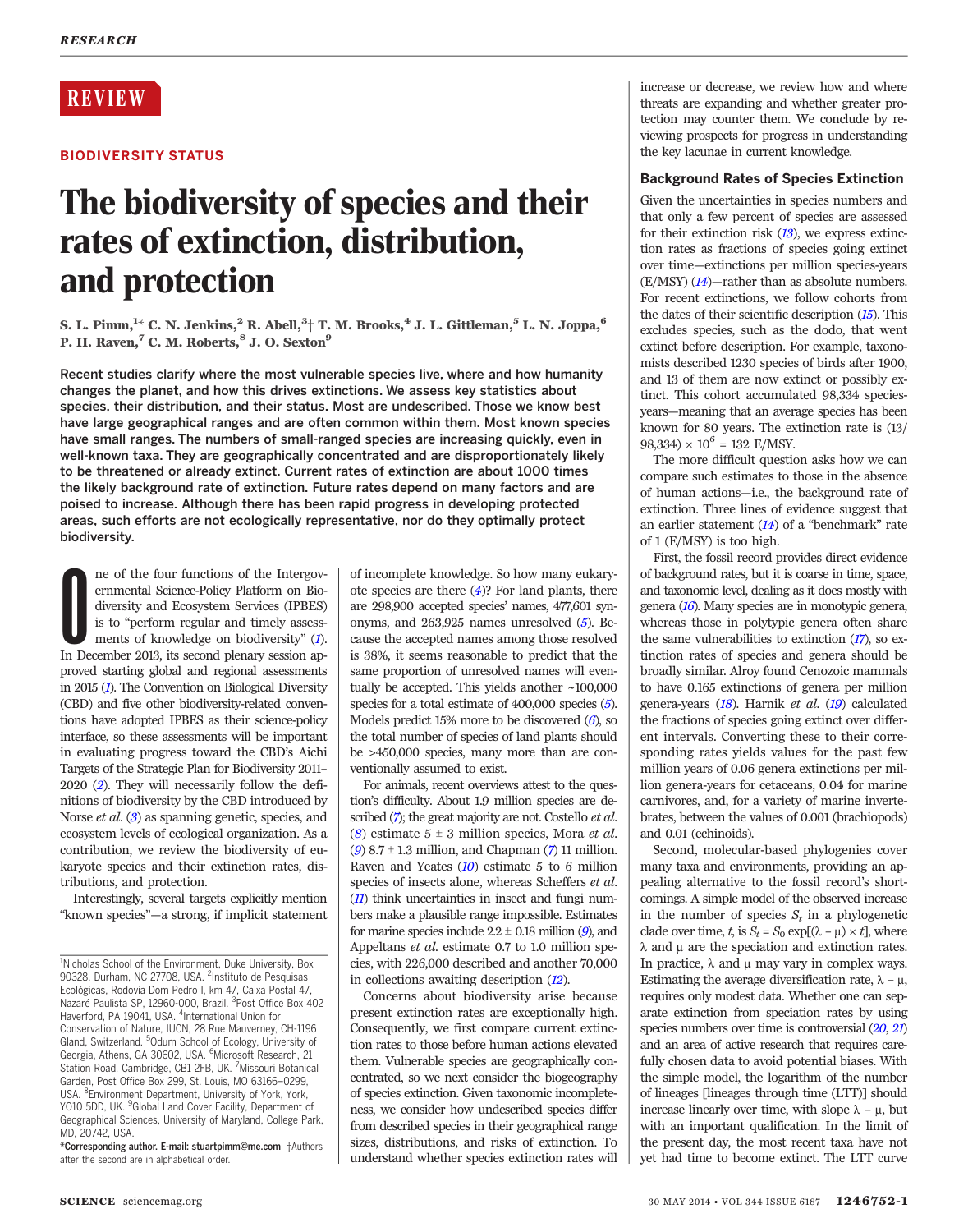should be concave, and its slope should approach  $\lambda$  ([20](#page-8-0), [21](#page-9-0)). This allows separate estimation of speciation and extinction rates.

Unfortunately, in the many studies McPeek ([22](#page-9-0)) compiled, 80% of the LLT curves were convex, whence  $\mu = 0$ . If currently recognized subspecies were to be considered as species, then a greater fraction of the LTT curves might be concave, making  $\mu > 0$ . This suggests that taxonomic opinion plays a confounding role and one not easily resolved, whatever the underlying statistical models. The critical question is how large an extinction rate can go undetected by these methods. Generally, if it were large, then concave curves would predominate, but that falls short of providing quantification.

Third, data on net diversification,  $\lambda$  –  $\mu$ , are widely available. Plants ([23](#page-9-0)) have median diversification rates of 0.06 new species per species per million years, birds 0.15 ([24](#page-9-0)), various chordates 0.2 ([22](#page-9-0)), arthropods 0.17, ([22](#page-9-0)), and mammals 0.07 ([22](#page-9-0)). The rates for individual clades are only exceptionally  $>1$ . Valente *et al.* ([25](#page-9-0)) specifically looked for exceptionally high rates, finding them >1 for the genus Dianthus (carnations, Caryophyllaceae), Andean Lupinus (lupins, Fabaceae), Zosterops (white-eyes, Zosteropidae), and cichlids in East African lakes.

There is no evidence for widespread, recent, but prehuman declines in diversity across most taxa, so extinction rates must be generally less than diversification rates. This matches the conclusion from phylogenetic studies that do not detect high extinction rates relative to speciation rates, and both lines of evidence are compatible with the fossil data. This suggests that 0.1 E/MSY is an order-of-magnitude estimate of the background rate of extinction.

## Current Rates of Species Extinction

The International Union for Conservation of Nature (IUCN), in its Red List of Threatened Species, assesses species' extinction risk as Least Concern, Near-Threatened, three progressively escalating categories of Threatened species (Vulnerable, Endangered, and Critically Endangered), and Extinct  $(13)$  $(13)$  $(13)$ . By March 2014, IUCN had assessed 71,576 mostly terrestrial and freshwater species: 860 were extinct or extinct in the wild; 21,286 were threatened, with 4286 deemed critically endangered  $(13)$  $(13)$  $(13)$ . The percentages of threatened terrestrial species ran from 13% (birds) to 41% (amphibians and gymnosperms)  $(13)$  $(13)$  $(13)$ . For freshwater taxa  $(26)$  $(26)$  $(26)$ , threat levels span 23% (mammals and fishes) to 39% (reptiles).

Efforts are expanding the limited data from oceans for which only 2% of species are assessed compared with 3.6% of all known species ([27](#page-9-0)). Peters et al. ([28](#page-9-0)) assessed the snail genus Conus, Carpenter et al. ([29](#page-9-0)) corals, and Dulvy et al. ([30](#page-9-0)) 1041 shark and ray species. Overall, some 6041 marine species have sufficient data to assess risk: 16% are threatened and 9% near-threatened, most by overexploitation, habitat loss, and climate  $change(13)$  $change(13)$  $change(13)$ .

The direct method of estimating extinction rates tracks changing status over time. Most

changes in IUCN Red List categories result from improved knowledge, so the calculation of the Red List Index measures the aggregate extinction risk of all species in a given group, removing such nongenuine changes ([31](#page-9-0)). Hoffmann et al.  $(32)$  $(32)$  $(32)$  showed that, on average, 52 of 22,000 species of mammals, birds, and amphibians moved one Red List category closer to extinction each year. If the probability of change between any two adjacent Red List categories were identical, this would yield an extinction rate of 450 E/MSY. The probability is lower for the transition from critically endangered to extinct ([33](#page-9-0)), however, perhaps because the former receive disproportionate conservation attention.

Extinction rates from cohort analyses average about 100 E/MSY (Table 1). Local rates from regions can be much higher: 305 E/MSY for fish in North American rivers and lakes ([34](#page-9-0)), 954 E/MSY for the region's freshwater gastropods  $(35)$  $(35)$  $(35)$ , and likely >1000 E/MSY for cichlid fishes in Africa's Lake Victoria ([36](#page-9-0))

Studies of modern extinction rates typically do not address the rate of generic extinctions, but direct comparisons to fossils are possible. For mammals, the rate is ~100 extinctions of genera per million genera years  $(13)$  $(13)$  $(13)$  and ~60 extinctions for birds ([13](#page-8-0), [37](#page-9-0)).

How does incomplete taxonomic knowledge affect these estimates? Given that many species are still undescribed and many species with small ranges are recent discoveries, these numbers are surely underestimates. Many species will have gone or be going extinct before description  $(8, 15)$  $(8, 15)$  $(8, 15)$  $(8, 15)$  $(8, 15)$ . Extinction rates of species described after 1900 are considerably higher than those described before, reflecting their greater rarity (Table 1). Moreover, a greater fraction of recently described species are critically endangered (Table 1). Rates of extinction and proportions of threatened species thus increase with improved knowledge. This warns us that estimates of recent extinction rates based on poorly known taxa (such as insects) may be substantial underestimates because many rare species are undescribed.

In sum, present extinction rates of ~100 E/MSY and the strong suspicion that these rates miss extinctions even for well-known taxa, and certainly for poorer known ones, means present extinction rates are likely a thousand times higher than the background rate of 0.1 E/MSY.

## The Biogeography of Global Species Extinction

Human actions have eliminated top predators and other large-bodied species across most continents ([38](#page-9-0)), and oceans are massively depleted of predatory fish ([39](#page-9-0)). For example, African savannah ecosystems once covered ~13.5 million km2 . Only  $~1$  million  $~km<sup>2</sup>$  now have lions, and much less area has viable populations of them ([40](#page-9-0)). Recognizing the importance of such regional extirpations, we concentrate on the irreversible global species extinctions and now consider where they will occur.

General patterns—"laws" ([41](#page-9-0))—describe species' geographical distributions. First, small geographical ranges dominate. Gaston ([42](#page-9-0)) suggests a lognormal distribution, although many taxa have more small-ranged species than even that skewed distribution (Fig. 1). In Fig. 1, 25% of most taxa have ranges  $\langle 10^5 \text{ km}^2 \text{ and}$ , for amphibians,  $< 10^3$  km<sup>2</sup>.

These sizes substantially overestimate actual ranges. Figure 1 assumes that, for plants, the presence in one of the 369 regions of the World Checklist of Selected Plant Families (WCSPF) ([43](#page-9-0)) means the species occurs throughout the entire region. Similar, Fig. 1 assumes that the Conus species occur throughout the ocean within their geographical limits. These outer boundaries of the estimated ranges are too large. Of course, species are further limited to specific habitats within the outer boundaries of their ranges ([44](#page-9-0), [45](#page-9-0)).

A second law is that small-ranged species are generally locally scarcer than widespread ones ([41](#page-9-0)). Combined, these two laws have consequences. First, unsurprisingly, taxonomists generally describe widespread and locally abundant species before small-ranged and locally scarce ones ([46](#page-9-0)). Even for well-known vertebrates, taxonomists described over half the species in Brazil with ranges  $\langle 20.000 \text{ km}^2 \text{ after } 1975 \text{ (47)}.$  $\langle 20.000 \text{ km}^2 \text{ after } 1975 \text{ (47)}.$  $\langle 20.000 \text{ km}^2 \text{ after } 1975 \text{ (47)}.$ 

Second, since the majority of species are undescribed, one expects that samples from previously unexplored regions would contain a preponderance of them. Indeed, the fraction of undescribed species should provide estimates of how many species there are in total  $(11, 12)$  $(11, 12)$  $(11, 12)$  $(11, 12)$  $(11, 12)$ . In practice, small

Table 1. Extinction rates calculated by cohort analysis and fractions of species that are critically endangered (CR). Data from ([13](#page-8-0), [37](#page-9-0), [50](#page-9-0), [51](#page-9-0)). Bird species thought to be "possibly extinct" are counted as extinctions.

| When<br>described | <b>Species</b> | <b>Extinctions</b> | <b>Species-years</b> | <b>Extinction</b><br>rate | <b>CR</b> | % CR |  |  |
|-------------------|----------------|--------------------|----------------------|---------------------------|-----------|------|--|--|
| <b>Birds</b>      |                |                    |                      |                           |           |      |  |  |
| Before 1900       | 8922           | 89                 | 1,812,897            | 49                        | 123       | 1.4  |  |  |
| 1900 to present   | 1230           | 13                 | 98.334               | 132                       | 60        | 4.9  |  |  |
|                   |                |                    | Amphibians           |                           |           |      |  |  |
| Before 1900       | 1437           | 14                 | 212.348              | 66                        | 37        | 2.6  |  |  |
| 1900 to present   | 4972           | 22                 | 206.187              | 107                       | 483       | 9.7  |  |  |
|                   |                |                    | Mammals              |                           |           |      |  |  |
| Before 1900       | 2983           | 36                 | 500.252              | 72                        | 70        | 2.3  |  |  |
| 1900 to present   | 2523           | 43                 | 176,858              | 243                       | 126       | 5.0  |  |  |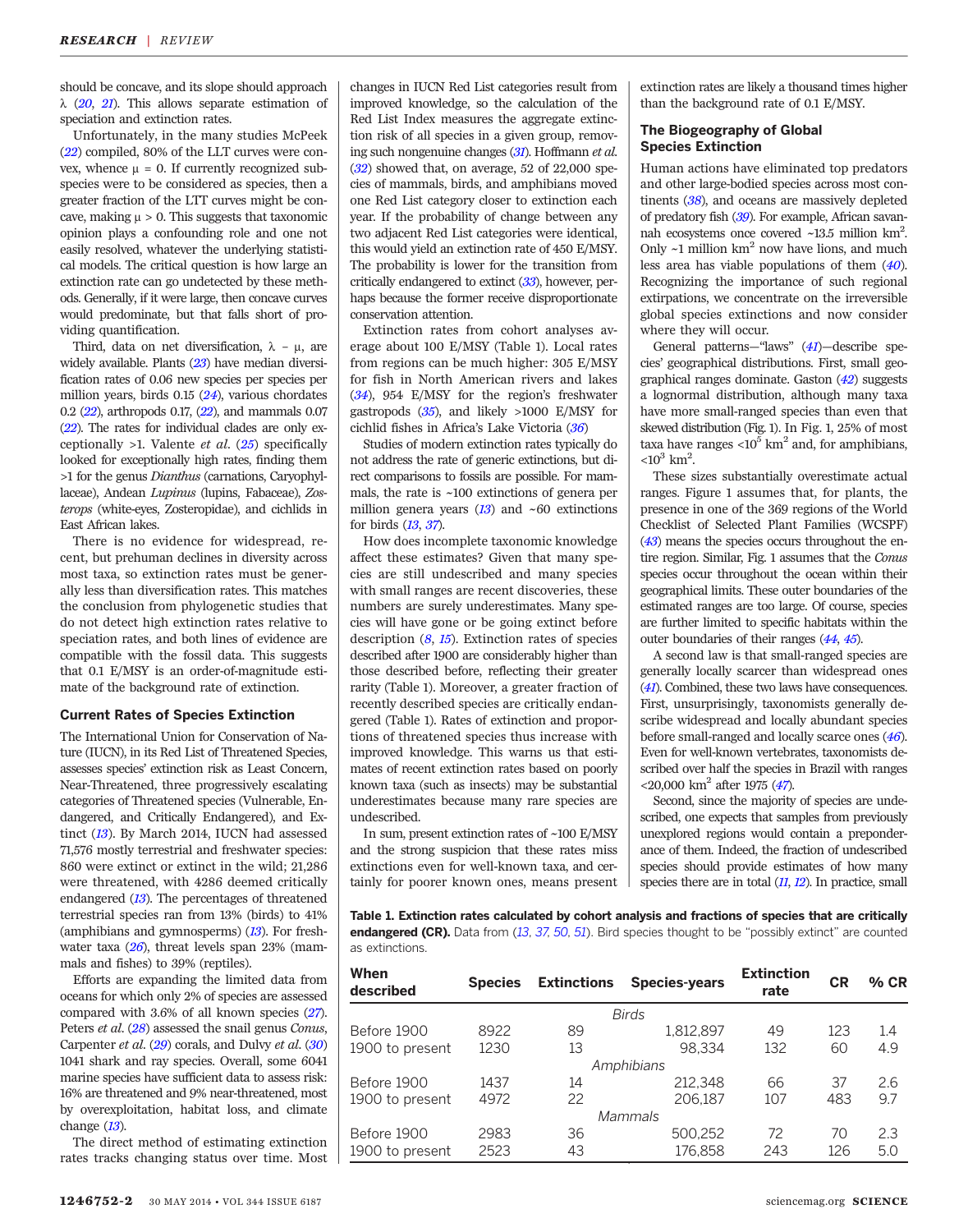samples across dispersed locations include widespread, common species and few rare ones. For example, in samples across  $~6$  million km<sup>2</sup> of Amazonian lowlands, a mere 227 species accounted for half the individual trees, suggesting that the Amazon might be floristically quite homogeneous. However, the samples contained 4962 known tree species, and many that could not be identified ([48](#page-9-0)). The Amazon might contain as many as  $16,000$  species  $(48)$  $(48)$  $(48)$ . Only accumulating species lists while quantifying sampling effort can provide compelling estimates of how diversity varies geographically and thus how many total species there are.

Uncertainties about where species are may be more limiting than not knowing how many species there are. The IUCN maps 43,000 species ([13](#page-8-0)). Almost half are amphibians, birds, and mammals. The most common—but least informative map for conservation—is of species richness. Widely distributed species dominate these maps, whereas the majority of species with small ranges are almost invisible (fig. S1). An essential accompaniment maps out small-ranged species, such as the richness of species with less than the median range size ([49](#page-9-0)) or, for coarsely defined

regions, those endemic to each region. Figures 2 to 5 provide examples for mammals and amphibians  $(13, 50, 51)$  $(13, 50, 51)$  $(13, 50, 51)$  $(13, 50, 51)$  $(13, 50, 51)$  $(13, 50, 51)$  $(13, 50, 51)$ , flowering plants  $(43)$  $(43)$  $(43)$ , freshwater fish ([52](#page-9-0)), and marine snails of the genus Conus ([28](#page-9-0)). Supplementary materials provide details ([53](#page-9-0)). There are similar maps for 845 reef-building coral species ([29](#page-9-0)), coastal fish, various marine predators, and invertebrates ([54](#page-9-0), [55](#page-9-0)).

Where there are the most species, one might expect the most species of all range sizes—large and small alike. Surprisingly, species with small ranges are geographically concentrated. The highest numbers of bird species live in the lowland Amazon, whereas small-ranged species concentrate in the Andes (fig. S1). Although mapped at a much coarser scale, freshwater fish also often attain their highest diversities in large rivers flowing through forests. A striking exception is the high numbers in East African rift lakes (Fig. 4). The Philippines have the greatest number of Conus species; the concentrations of small-ranged species are elsewhere (Fig. 5). Other marine taxa are similar ([55](#page-9-0)).

Many past extinctions have been on islands, but current patterns of threat are geographically

much broader  $(49, 56)$  $(49, 56)$  $(49, 56)$  $(49, 56)$  $(49, 56)$ . Rare species—either widespread but scarce (such as top predators and other large-bodied animals) or with small geographical ranges and so often locally scarce ([41](#page-9-0))—dominate the lists. Species with small ranges are disproportionately more likely to be threatened than those with larger ones ([49](#page-9-0), [57](#page-9-0)). Interestingly, for a given range size, a smaller fraction of island species are threatened than for those on continents, likely because island species are locally more abundant ([49](#page-9-0)).

Concentrations of threatened species more closely match concentrations of small-ranged species than they do total species numbers and so are more informative about where currently threatened species live and where species may become threatened in the future ([49](#page-9-0), [50](#page-9-0)) (Fig. 2 and fig. S1).

Myers et al. ([58](#page-9-0)) made the vital and separate point that habitat destruction is greatest where the highest concentrations of small-ranged species live. As it were, small-ranged species are born vulnerable and then have the greater threats thrust upon them. Myers et al.'s hotspot definition combines a minimum number of small-ranged plant species and sufficiently high habitat loss.

## **Flowering plants**



Fig. 1. The sizes of geographical ranges. (A to E) In red, the cumulative proportions of species against log range size in km<sup>2</sup> for selected groups of species. In black, the lognormal distributions with the same corresponding log means and variances. Numbers are the log means. See details in  $(53)$  $(53)$  $(53)$ . The photographs are from S.L.P., except the plant—an undescribed species of Corybas orchid (Stephanie Pimm Lyon) and a newly discovered frog, Andinobates cassidyhornae (Luiz Maziergos). All reproduced with permission.







log 10 (area) km2 log 10 (area) km2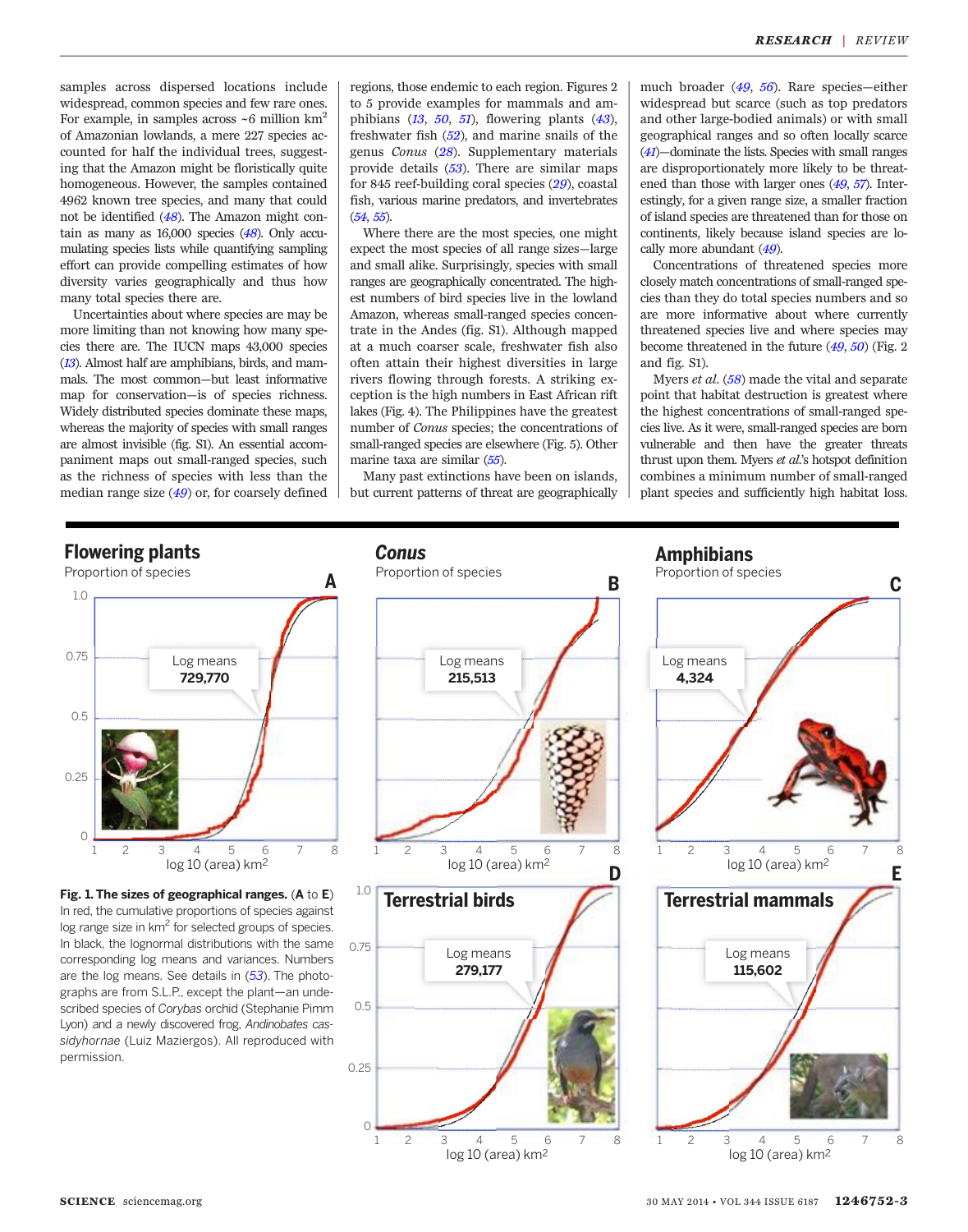Quantitative data from the WCSPF ([43](#page-9-0)) have clarified these areas ([59](#page-9-0)).

## Future Rates of Species Extinction

The overarching driver of species extinction is human population growth and increasing per capita consumption. How long these trends continue—where and at what rate—will dominate the scenarios of species extinction and challenge efforts to protect biodiversity.

Before the last decade, most applications developed extinction scenarios from simple assumptions of land use change as a primary driver of biodiversity loss, employing the species-area relationship  $(14)$  $(14)$  $(14)$ . For example, Pimm and Raven  $(60)$  $(60)$  $(60)$ projected 18% extinction by 2100 due to deforestation to date in tropical forest hotspots and 40% extinction if these regions retained natural habitat only in currently protected areas.

Until recently, these scenarios were the only empirically validated models. The validations focused on vertebrates, globally  $(61)$  $(61)$  $(61)$  or regionally: eastern United States ([62](#page-9-0)), South American Atlantic Forest  $(63)$  $(63)$  $(63)$ , and insular Southeast Asia ([64](#page-9-0)). There was excellent correspondence between the numbers of species predicted to go extinct and those that did  $(62)$  $(62)$  $(62)$  or, for more recent deforestation, with those threatened  $(61, 63, 64)$  $(61, 63, 64)$  $(61, 63, 64)$  $(61, 63, 64)$  $(61, 63, 64)$  $(61, 63, 64)$  $(61, 63, 64)$ . There are discussions about the un-derlying theory of such estimates ([65](#page-9-0)). Nonetheless, when one counts all the extinctions likely to follow deforestation  $(66)$  $(66)$  $(66)$ , these estimates are conservative. Theory predicts that many more extinctions are possible with severe habitat fragmentation ([67](#page-9-0)), as observations confirm  $(68)$  $(68)$  $(68)$ .

Pereira et al.'s review of projected future extinctions ([69](#page-9-0)) classified and compared various models. Strikingly, the six sets of projections predicted a hundred-fold range of extinction rates. This emerged from the different drivers considered (land use change, climate change, or both), model approaches, taxonomic coverage, and geographic scale. Given this range, there is an urgent need for validation of projections against documented extinctions to date. Few studies attempt this. Here, we consider the prospects for such validation with newly available data that can reduce the uncertainties.

Climate disruption will cause species extinctions, but the range of estimates is large. Thomas et al. ([70](#page-9-0)) estimated that 15 to 37% of various taxa would be committed to extinction by 2050 for a midrange warming scenario. Specific studies for birds estimated that >400 species of land birds out of 8750 studied (4.6%) would experience a range reduction greater than 50% by year 2050 ([71](#page-9-0)). For Western Hemisphere land birds, intermediate extinction estimates based on projected climate-induced changes in current distributions ranged from 1.3% (1.1°C warming) to 30% (6.4°C warming) of the 3349 species studied ([72](#page-9-0)). A global assessment of expected warming-induced range contractions estimated that 184 to 327 montane bird species (out of 1009) would lose >50% of their range and result in range sizes of  $<$ 20,000 km<sup>2</sup> ([73](#page-9-0)).

Cheung et al. ([74](#page-9-0)) used a global climate model to predict range shifts, extinction, and invasion intensities based on ocean warming up to 2050 for 1066 species of exploited marine fish and invertebrates. They predicted that poleward range movements would lead to species' extinctions from tropical and subpolar latitudes of 4 and 7% respectively, with mostly range readjustments in between. They attribute the lower extinction probabilities than on land ([70](#page-9-0)) to greater freedom of movement in the sea. Enclosed seas, like the Mediterranean, could trap clusters of endemic species against insurmountable barriers ([75](#page-9-0)). Nor did they consider any other potential extinction drivers, such as ocean acidification  $(76)$  $(76)$  $(76)$ , overfishing  $(30)$  $(30)$  $(30)$ , or the inability of sessile species—such as brooding corals—to move.

On land, the effects of climate disruption remain unclear for several reasons. A key uncertainty is whether climate disruption and habitat destruction harm overlapping sets of species or broadly different ones—and they may act synergistically. Climate disruption seems to be an added threat ([77](#page-9-0)). Some studies explicitly combine species-area projections of species loss to incorporate climate change as a driver, via models of changing global vegetation ([78](#page-9-0)), and suggest that 12% of species will become extinct. Other studies estimate that 7 to 24% of plant species ([79](#page-9-0)) will become extinct. The impacts



Fig. 2. Fine-scale patterns of terrestrial vertebrate diversity. (A) The numbers of threatened mammal species and (B) those with ranges smaller than the median range size. (C) and (D) show the corresponding maps for amphibians. See details in  $(53)$  $(53)$  $(53)$ .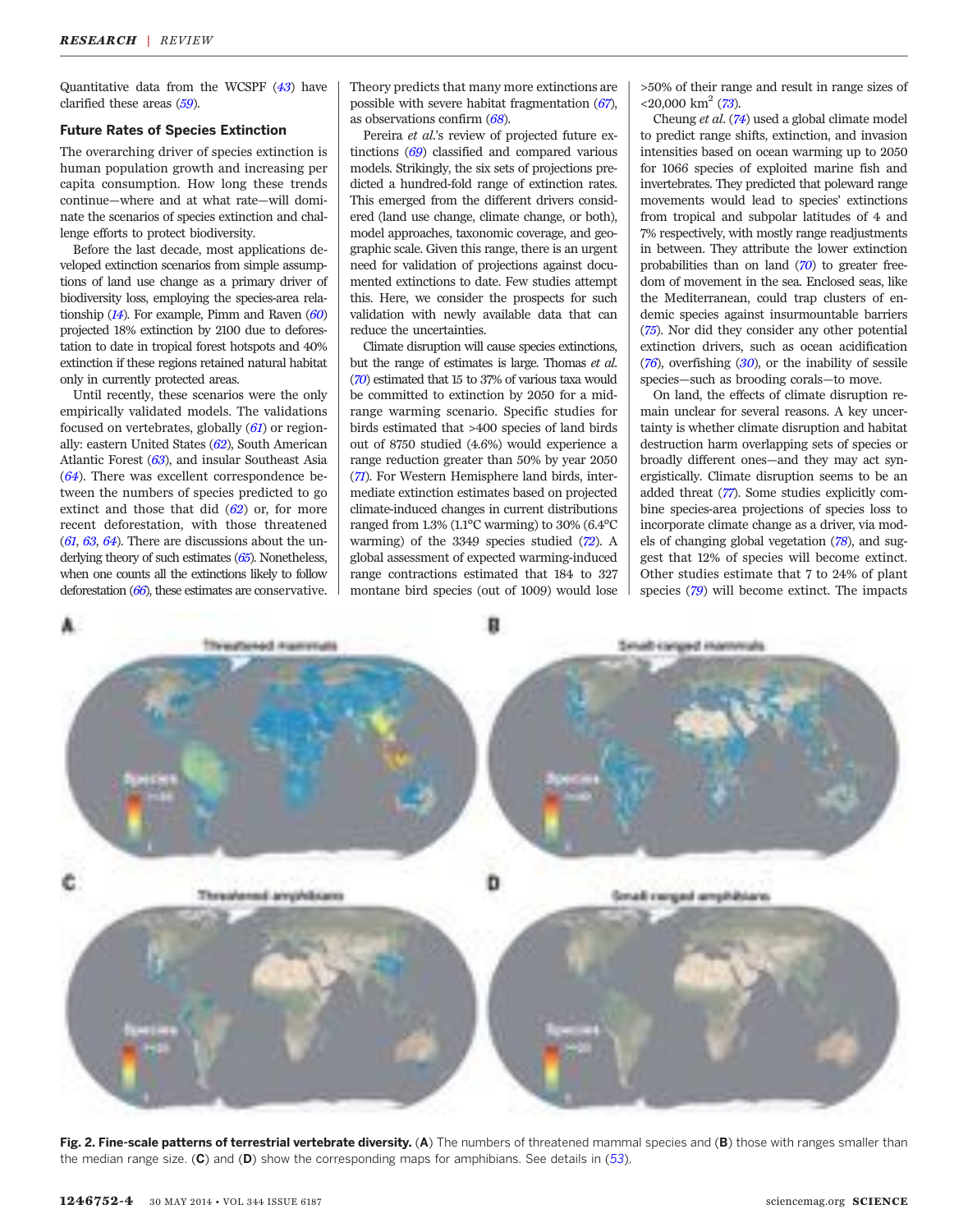of climate disruption are complex. A metaanalysis compared 188 predicted with 130 observed climate change responses and suggested that 10 to 14% of species would become extinct  $(80)$  $(80)$  $(80)$ . Moreover, the interactions of environmental drivers with intrinsic biological traits (e.g., geographic range, body size, and reproductive rate) indicate that species' responses to increased human population density will become increasingly uncertain ([81](#page-9-0)).

Another uncertainty is that none of Pereira et al.'s ([69](#page-9-0)) models assessed population viability and habitat suitability. Rather, they take indirect approaches, such as some fraction of their present range, as in ([70](#page-9-0)). Approaches incorporating viability provide strong empirical foundations for estimating extinction risk  $(82)$  $(82)$  $(82)$ . Some regional studies have employed them, however, including a study of South African Proteaceae ([83](#page-9-0)).

Above all, there are few empirical tests. The above methods assume species moving poleward, to higher elevations, or to deeper depths to remain in their climate envelopes. Using fortuitous repeats of surveys done decades ago, diverse studies find substantial lags in upslope

movements for plants  $(84)$  $(84)$  $(84)$ , insects  $(85)$  $(85)$  $(85)$ , and birds  $(86)$  $(86)$  $(86)$ . These question the fate of species now living outside past climate envelopes. Furthermore, the few studies that consider predictions of changing geographical ranges from the past to the present and then calibrate them against present ranges do not always find compelling matches ([87](#page-9-0)).

For freshwater species, direct and indirect habitat modification, including pollution ([88](#page-9-0)) and the already extensive and continuing fragmentation and flow regulation of rivers ([89](#page-9-0)), are clearly major drivers of extinction, especially for species with limited dispersal abilities. Existing alterations to freshwater systems may already have compromised species' viability to the extent that no level of future protection might prevent extinction ([90](#page-9-0)).

Introduced species, including diseases, are a major cause of extinctions and the main cause of recent bird extinctions ([37](#page-9-0)). Some 10% of plant species are endemic to islands small enough for introduced herbivores to be a major threat ([59](#page-9-0)). We know of no estimates of extinction rates from introduced species. Such extinctions can unfold





Fig. 3. Relative numbers of flowering plant species in the different regions used by the World Check-list of Selected Plant Families ([43](#page-9-0)). (A) All species and (B) endemic species. See details in ([53](#page-9-0)).

quickly and unpredictably, as the destruction of Guam's endemic avifauna by an introduced snake  $(91)$  $(91)$  $(91)$  and the destruction and possible extinction, primarily by the Nile perch, of as many as 200 Lake Victoria haplochromine cichlids demonstrate ([36](#page-9-0)).

In sum, there are few empirically tested predictions of future extinctions. Typical scenarios consider what can be predicted—extinctions from deforestation or climate disruption—but not potentially important processes—disease, introduced species, or hydrological changes—that one cannot easily model.

## How Will Protection Slow Extinction Rates?

Among the many uncertainties in projecting future extinction rates, a particularly important one is the effect that conservation actions might have in reducing them  $(92)$  $(92)$  $(92)$ . For instance, the rate at which mammals, birds, and amphibians have slid toward extinction over the past four decades would have been 20% higher were it not for conservation efforts ([32](#page-9-0)).

The destruction of natural habitats is the major threat to species  $(13)$  $(13)$  $(13)$ . Thus, protected areas, while diverse and differing substantially in their purposes and levels of protection ([93](#page-9-0)), are essential to reducing extinctions. Aichi Target 11 seeks the protection of >17% "ecologically representative" terrestrial and freshwater ecosystems and >10% of coastal and marine ecosystems ([2](#page-8-0)), whereas CBD's Global Strategy for Plant Conservation (GSPC) Target 4 seeks >15% of "each ecological region or vegetation type" ([94](#page-9-0)).

In 2009, 12.9% of the total land area was under some legal protection, up from <4% in 1985 ([95](#page-10-0)). Protected areas are biased toward areas where there is little human pressure  $(96)$  $(96)$  $(96)$ . Coverage varies between 4% and 25% protection of 14 major terrestrial biomes ([96](#page-10-0)). Of the world's 821 terrestrial ecoregions, half had <10% of their area protected  $(96)$  $(96)$  $(96)$ .

How well these areas capture species within their boundaries now and in the future is an essential input to predict future extinction rates  $(50, 60)$  $(50, 60)$  $(50, 60)$  $(50, 60)$  $(50, 60)$ . Rodrigues *et al.*  $(97)$  $(97)$  $(97)$  analyzed threatened mammal, bird, amphibian, and turtle ranges combined with the World Database on Protected Areas ([93](#page-9-0)). Overall, 27% of threatened amphibians, 20% of threatened birds, 14% of threatened mammals, and 10% of threatened turtles live outside protected areas. Subsequent analyses have set targets for representation scaled in inverse proportion to range size  $(98)$  $(98)$  $(98)$ —for example, 100% representation for species with ranges  $\langle 1000 \text{ km}^2, 10\%$  representation for ranges  $>250,000$  km<sup>2</sup>, and a linear interpolation for species in between. Only ~46% of birds, ~39% of mammals, and ~19% of amphibians reach or exceed their targets ([98](#page-10-0)).

These global gap analyses are vulnerable to commission errors—species appearing to occur when they do not—resulting from the overlay of the coarse-resolution species maps with the high-resolution protected area boundaries ([99](#page-10-0)). These can generate a false sense of security: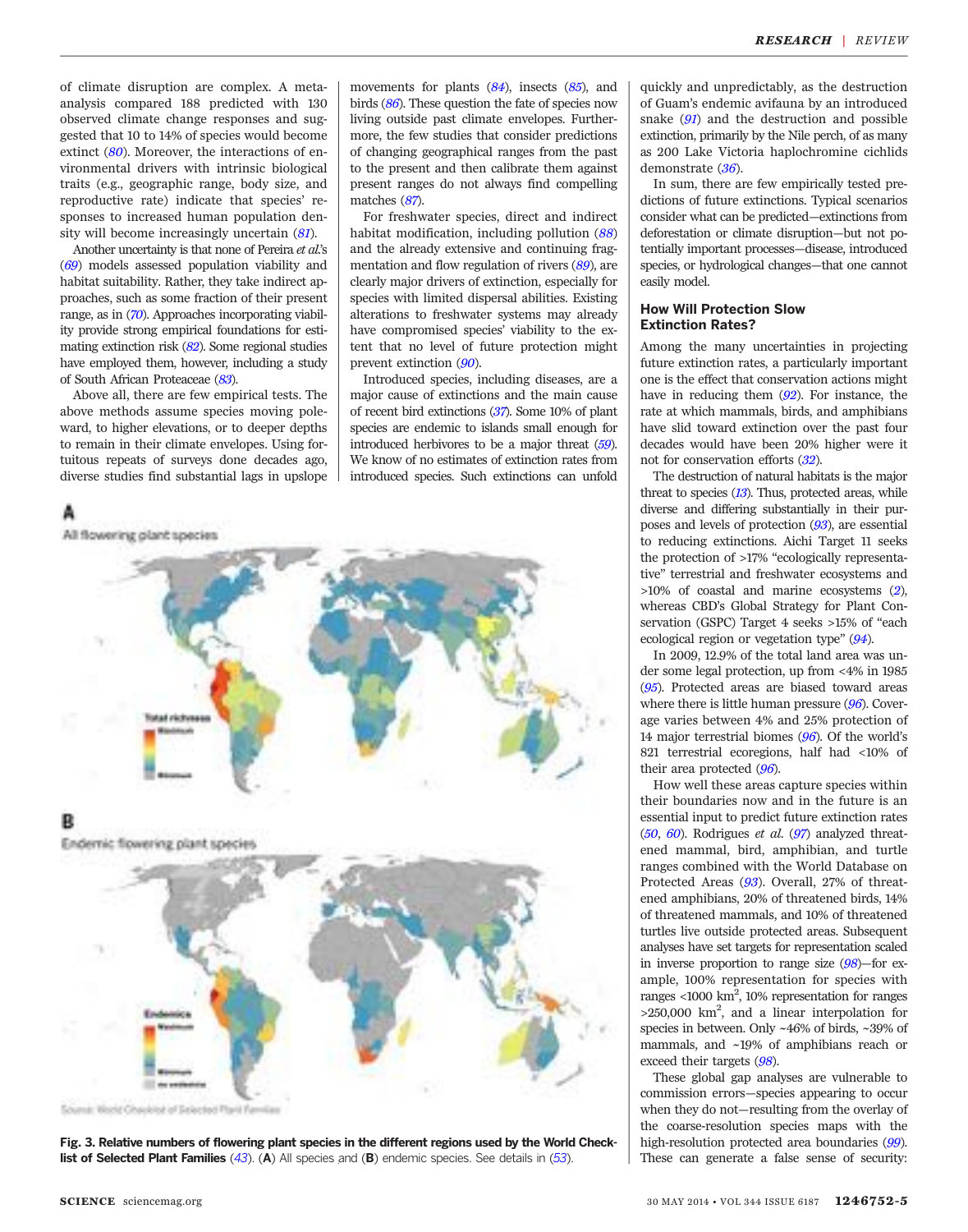Species thought safely represented may be going extinct. Alternative approaches that accept higher omission errors, although less efficient, are less problematic. Thus, for birds, protected areas cover only 49% of sites documented to hold the entire population of at least one highly threatened species  $(56)$  $(56)$  $(56)$  and only 51% of globally important sites for birds ([100](#page-10-0)).

Do protected areas work? Certainly, some fail completely: Even large national parks in West Africa have lost lions and many of their prey ([40](#page-9-0)). For freshwater species populations, occurrence within reserves is no guarantee of protection, given external threats like flow modification and lack of explicit reserve management to meet freshwater objectives ([101](#page-10-0)). Protected forests generally retain their forest cover ([102](#page-10-0)), have far fewer anthropogenic fires than unprotected areas ([103](#page-10-0)), and do not attract higher than expected human population growth to their perimeters ([104](#page-10-0)). Most studies do not assess plant and animal populations directly, and remaining habitats are often too small, or too heavily exploited, to retain all of their species ([105](#page-10-0)). Those that do track species reveal that protected areas deliver substantial outcomes for preventing extinctions. Globally, species with >50% of the sites of particular importance for them protected are sliding toward extinction only half as rapidly as those with <50% of their important sites protected ([100](#page-10-0)).

Ocean protection lags behind that on land. A 2013 assessment  $(106)$  $(106)$  $(106)$  reported ~10,000 marine protected areas (MPAs) covering 2.3% of the oceans. Aichi Target 11 admits "other effective area-based conservation measures," so this assessment included large fishery management zones closed to certain fishing gears, including some in New England, Florida, and New Zealand. These were not established for biodiversity conservation and, in the New Zealand case, were proposed by the deep-sea fishing industry, avoiding places important for fishing  $(106)$  $(106)$  $(106)$ . A more conservative assessment ([107](#page-10-0)) estimates 1.8% global coverage.

As on land, marine protected area coverage is uneven. Reserves are often absent where threats to biodiversity are highest, such as fishing grounds and oil and gas leases. Beyond the 200 nautical mile limits of national jurisdiction, 0.17% of open waters are protected, compared with 8% of continental shelves  $(106)$  $(106)$  $(106)$ . Coastal coral reefs are the best protected, with 18.7% within protected areas by 2006 ([108](#page-10-0)). Only 2% were in MPAs considered to be of adequate size, management, level of protection, and connectivity, however. Moves to establish large and remote sites as MPAs, such as the U.K.'s British Indian Ocean Territory, have contributed strongly to recent growth in protection, suggesting that the Aichi target of 10% coverage may be attainable ([109](#page-10-0)). Marine protected areas that are no-take, well-enforced, old, large, and isolated by deep water or sand are disproportionately successful in retaining their species ([110](#page-10-0)).

Aichi Target 11 seeks protection of 17% of terrestrial lands ([2](#page-8-0)), whereas the GSPC seeks

to protect 60% of plant species  $(94)$  $(94)$  $(94)$ . Are both targets possible simultaneously? The concentration of small-ranged species is such that were land protected efficiently to capture biodiversity, the 17% so selected would encompass part of the ranges of 81% of plant species and all the ranges of  $67\%$   $(59)$  $(59)$  $(59)$ . How might the prediction that 15% more plant species are currently undescribed change these selections? Joppa et al. (III) used rates of species' description corrected for taxonomic effort and predicted that undescribed species will be in the known concentrations of species with small ranges, leaving current priorities unchanged.

These plant priorities match those for terrestrial vertebrates. Some 89% of bird species, 80% of amphibians, and 74% of mammals live within these plant priority areas ([59](#page-9-0)). Percentages for species with ranges smaller than the median are 88%, 82%, and 73%, respectively ([59](#page-9-0)). With updated data, these results capture Myers et al.'s ([58](#page-9-0)) observation that conserving a large fraction of species is possible in limited areas if authorities choose protected areas cognizant of what species they contain ([112](#page-10-0)). Areas of high freshwater fish diversity match some areas of high terrestrial diversity, but such congruence cannot be assumed: Exceptions include the high-diversity freshwater systems of the Ganges and Mekong deltas ([113](#page-10-0)) (Fig. 4.) Moreover, protecting freshwater species will require managing landscapes and water use beyond reserves' fence lines and well into larger catchments ([101](#page-10-0)).

## What We Know, What We Do Not, and How to Fix the Gaps

We know enough to see that our ignorance about species' numbers, distributions, and status strongly affects key biodiversity statistics. Two examples illustrate the consequences. First, ~20% of known plants are thought threatened ([114](#page-10-0)). Adding the predicted 15% of undescribed species—almost all will be rare and in places with extensive habitat loss ([36](#page-9-0))—suggests that 30% of plant species are threatened  $(6)$  $(6)$  $(6)$ . Climate disruption threatens additional species.

Second, only 6.5% of the 632 Conus species are threatened. Another 14% are "Data Deficient" there is insufficient information to assess their status, typically because they are rare and have small geographical ranges ([28](#page-9-0)). Were better knowledge to deem them threatened, the map of where threatened species occur would change substantially (Fig. 5). Investment in extending





Fig. 4. Relative numbers of freshwater fish species in the different freshwater ecoregions ([52](#page-9-0)).  $(A)$  All species and  $(B)$  endemic species. See details in  $(53)$  $(53)$  $(53)$ .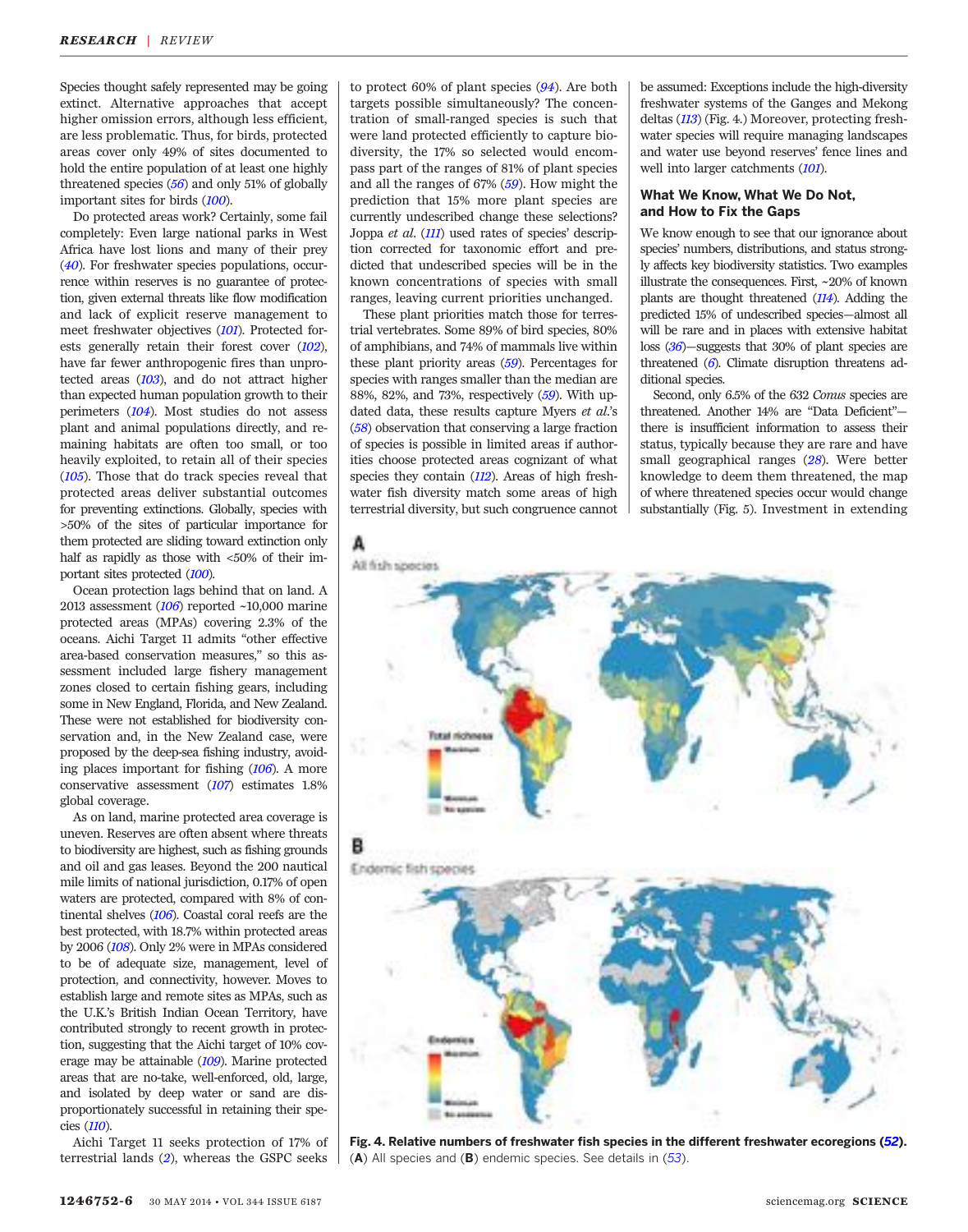the coverage of the IUCN Red List to its target of 160,000 species assessments is a priority ([115](#page-10-0)).

What is the progress toward getting better knowledge, and what are the prospects for continued improvements? Aichi Target 19 calls for data to be "widely shared." Recent online efforts toward this goal include the Global Biodiversity Information Facility (GBIF) ([116](#page-10-0)), with 420 million records and 1.45 million species' and subspecies' names, and the Ocean Biogeographic Information System ([117](#page-10-0)), with 38 million records of 115,000 species. Species 2000 seeks to create a validated checklist of all species, and the Tree of Life ([118](#page-10-0)) and TimeTree ([119](#page-10-0)) provide phylogenetic relationships.

Communities of taxonomists now address the tedious but vital issue of synonymy and placing their lists and taxonomic decisions into the public domain. Large databases include the World Register of Marine Species ([120](#page-10-0)), which has checked 95% of 221,000 marine species, and FishBase, with  $32,700$  species of fish  $(121)$  $(121)$  $(121)$ . WCSPF  $(43)$  $(43)$  $(43)$  has currently assessed  $\sim$ 110,000 plant species ([5](#page-8-0)).

New technologies help. Genetic barcoding ([122](#page-10-0)) offers the potential to identify animal species quickly for US\$1 per sample from a small, but unique, DNA sequence. Barcoding for plants is slightly more difficult. For the great majority of unknown species in animal taxa with few taxonomic specialists, this will surely become the predominant method of discovering new

species. It raises the controversial idea that many species may become known by a number derived from barcoding and not—or not only—from conventional descriptions  $(123)$  $(123)$  $(123)$ . The potential to find new species and untangle clusters of cryptic species  $(124)$  $(124)$  $(124)$  is also being realized. Less appreciated is that cost-effective barcoding by batches of species is now possible. Powerful new statistical methods ([125](#page-10-0)) estimate how many species may be present in an area and how these overlap with other samples from increasing sampling efforts. Combined with batch barcoding, there is the promise of rigorous estimates of what fractions of undescribed species are present in poorly sampled areas—the most direct way of estimating how many species there are.

Even for species that are mapped, substantial uncertainties remain. The highest apparent numbers of vertebrate species in South America (fig. S1) are close to research centers, as are many GBIF records. The most important consequence of having a public species' range map is that it challenges observers to confirm or amend it.

Although GBIF  $(116)$  $(116)$  $(116)$  is the repository for information into which other sources feed, the diversity of those sources merits comment. They include professional organizations, such as Tropicos  $(126)$  $(126)$  $(126)$ , with 4.2 million specimens. The fastest growth in understanding species' distributions comes from large numbers of amateurs. Birdwatchers are most numerous: eBird ([127](#page-10-0)) became an international depository in 2010 and already has >100,000 observers and >100 million observations. It permits fine-scale mapping and month-by-month changes in distribution. Such wealth of data skews broad biodiversity assessments ( $128$ ), motivating efforts for less popular taxa.

To be useful, observations require identifications, and identifying organisms requires training and skill. Recent advances in photo-sharing technology and social networking provide new opportunities. Apps like iNaturalist ([129](#page-10-0)) allow division of labor between amateur observers uploading mystery field observations from smartphones and skilled identifiers who later catalog these observations from the photos provided. Cooperation between amateurs and experts now produces high volumes of quality data for diverse taxa. iNaturalist has already logged over half a million records and become the preferred app for incorporating crowd-sourced data into national biodiversity surveys in Mexico and elsewhere. The Reef Life Survey is generating similar advances for marine bio-diversity ([130](#page-10-0)).

Crowd-sourced data, especially when including data on sampling effort, provide substantial opportunities to monitor a broad range of species over time and across broad geographical areas exactly the requirements needed to assess the various scenarios for future extinction.



Fig. 5. The distribution of species in the marine snail genus Conus. (A) The numbers of all species; (B) those with ranges smaller than the median range size; (C) those threatened; and (D) data-deficient species for which there is insufficient data to assess their status. Figure S2 provides a detail of the Cape Verde islands, where a large number of small-ranged species live. The terrestrial background is shown in approximately true color to show the distribution of forests (dark green) and drylands (buff) and oceanic bathymetry (darker colors mean deeper water). See details in ([53](#page-9-0)).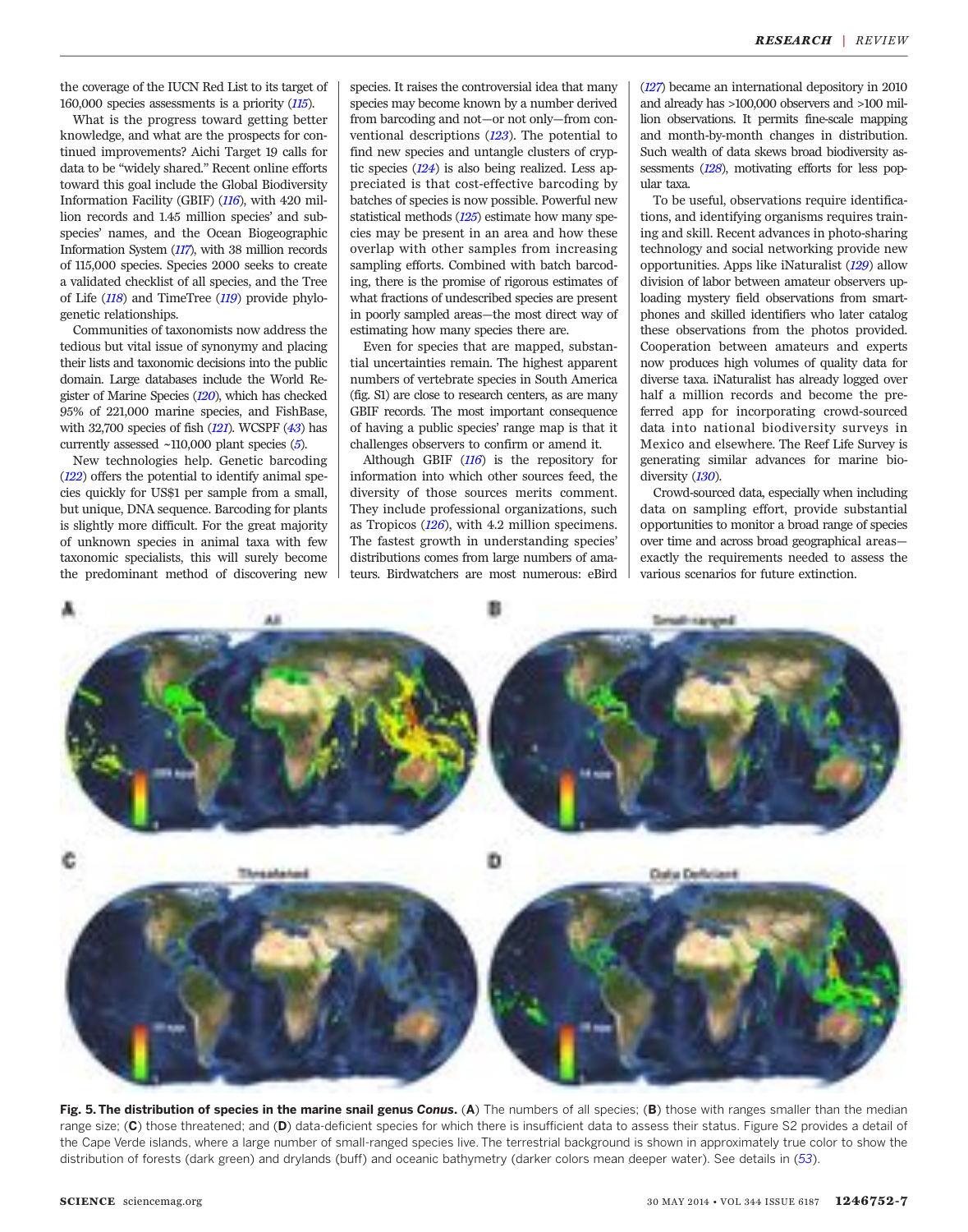## <span id="page-8-0"></span>Deforestation 1990-2000











Naturalist records/PAs 2000 or earlier

status, trends, and threats to Earth's biodiversity and to act accordingly to protect it.

### REFERENCES AND NOTES

Clouds/shadows

sent here ries ferro Gorthawal

Intellection Major (Sciurus) podstanensko

Autobioli fuchay Animage to conditative)

**Pariga gride** Tehnyik asalnya

se thropked lange Forgo coorpularity

- 1. Intergovernmental Platform on Biodiversity and Ecosystem Services (2014); [http://](http://www.ipbes.net/images/documents/IPBES_1_12_En.pdf) [www.ipbes.net/images/documents/](http://www.ipbes.net/images/documents/IPBES_1_12_En.pdf) [IPBES\\_1\\_12\\_En.pdf.](http://www.ipbes.net/images/documents/IPBES_1_12_En.pdf)
- 2. Strategic Plan for Biodiversity 2011–2020 (2014); [http://www.cbd.int/sp/targets/.](http://www.cbd.int/sp/targets/)
- 3. E. A. Norse et al., Conserving Biological Diversity in our National Forests (Wilderness Society, Washington, 1986).
- R. M. May, How many species are there on Earth? Science 241, 1441–1449 (1988). doi: [10.1126/science.241.4872.1441;](http://dx.doi.org/10.1126/science.241.4872.1441) pmid: [17790039](http://www.ncbi.nlm.nih.gov/pubmed/17790039)
- 5. A. J. Paton, From working list to online flora of all known plants: Looking forward with hindsight 1. Ann. Mo. Bot. Gard. 99, 206–213 (2013). doi: [10.3417/2011115](http://dx.doi.org/10.3417/2011115)
- 6. L. N. Joppa, D. L. Roberts, S. L. Pimm, How many species of flowering plants are there? Proc. Biol. Sci. 278, 554–559 (2011). doi: [10.1098/rspb.2010.1004;](http://dx.doi.org/10.1098/rspb.2010.1004) pmid: [20610425](http://www.ncbi.nlm.nih.gov/pubmed/20610425)
- A. D. Chapman, Numbers of Living Species in Australia and the World (Biodiversity Information Services, Toowoomba, Australia, 2009).
- 8. M. J. Costello, R. M. May, N. E. Stork, Can we name Earth's species before they go extinct? Science 339, 413–416 (2013). doi: [10.1126/science.1230318;](http://dx.doi.org/10.1126/science.1230318) pmid: [23349283](http://www.ncbi.nlm.nih.gov/pubmed/23349283)
- 9. C. Mora, D. P. Tittensor, S. Adl, A. G. B. Simpson, B. Worm, How many species are there on Earth and in the ocean? PLOS Biol. 9, e1001127 (2011). doi: [10.1371/journal.](http://dx.doi.org/10.1371/journal.pbio.1001127) [pbio.1001127;](http://dx.doi.org/10.1371/journal.pbio.1001127) pmid: [21886479](http://www.ncbi.nlm.nih.gov/pubmed/21886479)
- P. H. Raven, D. K. Yeates, Australian biodiversity: threats for the present, opportunities for the future. Aust. J. Entomol. 46, 177–187 (2007). doi: [10.1111/](http://dx.doi.org/10.1111/j.1440-6055.2007.00601.x) [j.1440-6055.2007.00601.x](http://dx.doi.org/10.1111/j.1440-6055.2007.00601.x)
- 11. B. R. Scheffers, L. N. Joppa, S. L. Pimm, W. F. Laurance, What we know and don't know about Earth's missing biodiversity. Trends Ecol. Evol. 27, 501–510 (2012). doi: [10.1016/j.tree.2012.05.008](http://dx.doi.org/10.1016/j.tree.2012.05.008); pmid: [22784409](http://www.ncbi.nlm.nih.gov/pubmed/22784409)
- 12. W. Appeltans et al., The magnitude of global marine species diversity. Curr. Biol. 22, 2189–2202 (2012). doi: [10.1016/j.](http://dx.doi.org/10.1016/j.cub.2012.09.036) [cub.2012.09.036](http://dx.doi.org/10.1016/j.cub.2012.09.036); pmid: [23159596](http://www.ncbi.nlm.nih.gov/pubmed/23159596)
- 13. International Union for the Conservation of Nature (2014); [http://www.iucnredlist.org..](http://www.iucnredlist.org)
- 14. S. L. Pimm, G. J. Russell, J. L. Gittleman, T. M. Brooks, The future of biodiversity. Science 269, 347–350 (1995). doi: [10.1126/](http://dx.doi.org/10.1126/science.269.5222.347) [science.269.5222.347](http://dx.doi.org/10.1126/science.269.5222.347); pmid: [17841251](http://www.ncbi.nlm.nih.gov/pubmed/17841251)
- 15. S. Pimm, P. Raven, A. Peterson, Ç. H. Şekercioğlu, P. R. Ehrlich, Human impacts on the rates of recent, present, and future bird extinctions.

doi: [10.1073/pnas.0604181103](http://dx.doi.org/10.1073/pnas.0604181103); pmid: [16829570](http://www.ncbi.nlm.nih.gov/pubmed/16829570)

- 16. A. D. Barnosky et al., Has the Earth's sixth mass extinction already arrived? Nature 471, 51–57 (2011). doi: [10.1038/](http://dx.doi.org/10.1038/nature09678) [nature09678;](http://dx.doi.org/10.1038/nature09678) pmid: [21368823](http://www.ncbi.nlm.nih.gov/pubmed/21368823)
- 17. G. J. Russell, T. M. Brooks, M. M. McKinney, C. G. Anderson, Present and future taxonomic selectivity in bird and mammal extinctions. Conserv. Biol. 12, 1365–1376 (1998). doi: [10.1046/j.1523-1739.1998.96332.x](http://dx.doi.org/10.1046/j.1523-1739.1998.96332.x)
- J. Alroy, Constant extinction, constrained diversification, and uncoordinated stasis in North American mammals. Palaeogeogr. Palaeoclimatol. Palaeoecol. 127, 285–311 (1996). doi: [10.1016/S0031-0182\(96\)00100-9](http://dx.doi.org/10.1016/S0031-0182(96)00100-9)
- 19. P. G. Harnik et al., Extinctions in ancient and modern seas. Trends Ecol. Evol. 27, 608–617 (2012). doi: [10.1016/](http://dx.doi.org/10.1016/j.tree.2012.07.010) tree.2012.07.010; pmid: [22889500](http://www.ncbi.nlm.nih.gov/pubmed/22889500)
- 20. S. Nee, E. C. Holmes, R. M. May, P. H. Harvey, Extinction rates can be estimated from molecular phylogenies. Philos. Trans. R. Soc. London Ser. B 344, 77–82 (1994). doi: [10.1098/rstb.1994.0054](http://dx.doi.org/10.1098/rstb.1994.0054); pmid: [8878259](http://www.ncbi.nlm.nih.gov/pubmed/8878259)

Fig. 6. Combining databases to assess the changing status of biodiversity. Maps (A) and (B) show land cover change in the Yucatan peninsula of Central America. Forest-cover data for 2000 to 2005 available at www.landcover.org/data/landsatFCC. Although protected areas increased over time, there was extensive deforestation in lowland Guatemala from 1990 to 2000 (shown in red), some of it in protected areas. Forest loss slowed from 2000 to 2005. (C) Deforestation has reduced and fragmented the ranges of four exemplar species endemic to the Yucatan. (D) All iNaturalist records from this area. See details in ([53](#page-9-0)).

The numbers and kinds of online databases have increased dramatically in recent years and will continue to do so. Global estimates of land cover from remote sensing [e.g., ([131](#page-10-0))] diversified with the 2009 opening of the U.S. Geological Survey Landsat archive and subsequent efforts to collect and calibrate global repositories of Landsat images going back to the early 1970s ([132](#page-10-0), [133](#page-10-0)).

Even more promising is combining data sources. Studies now permit detailed assessments of the current status of species by trimming available range maps using remotely sensed estimates of elevation and remaining habitats ([134](#page-10-0)) and connecting directly to metapopulation models of fragmented ranges ([45](#page-9-0)). Figure 6 provides an example of the extent to which species' ranges have been lost and fragmented by deforestation—and when this happened. It also shows where forest remains outside of protected areas, how it has been lost from within them, and the potential of crowd-sourced data to monitor species' distributions.

Combining such sources anticipates an ability to assess biodiversity continuously and provide a template onto which crowd-sourced data could validate predictions of changing species' distributions. Global biodiversity monitoring can now move to combining databases of increasing scope and certainty at regular intervals. These coming advances will increasingly enable scientists and policy-makers to understand the

Proc. Natl. Acad. Sci. U.S.A. 103, 10941–10946 (2006).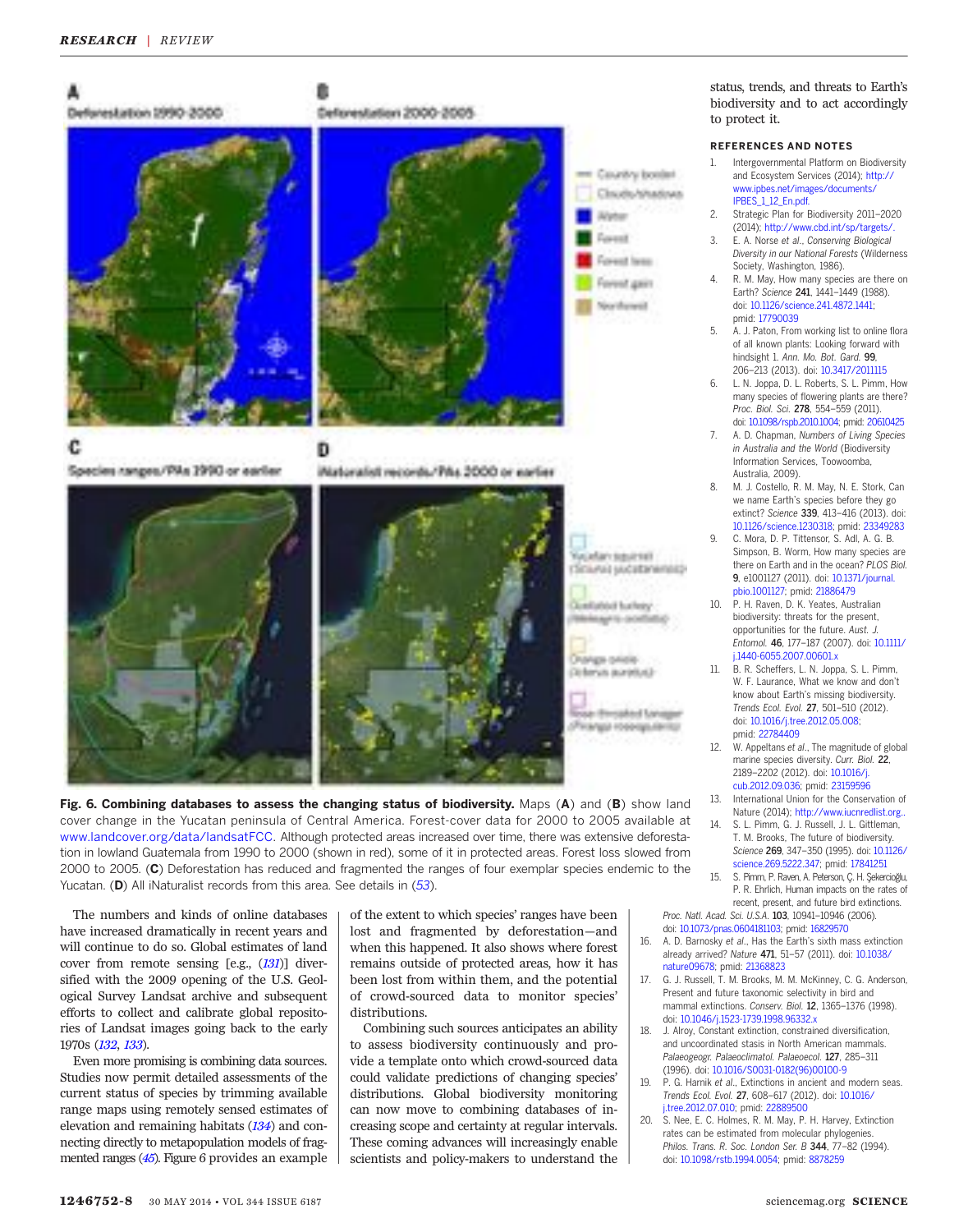- <span id="page-9-0"></span>21. D. L. Rabosky, Extinction rates should not be estimated from molecular phylogenies. Evolution 64, 1816–1824 (2010). doi: [10.1111/j.1558-5646.2009.00926.x;](http://dx.doi.org/10.1111/j.1558-5646.2009.00926.x) pmid: [20030708](http://www.ncbi.nlm.nih.gov/pubmed/20030708)
- 22. M. A. McPeek, The ecological dynamics of clade diversification and community assembly. Am. Nat. 172, E270–E284 (2008). doi: [10.1086/593137;](http://dx.doi.org/10.1086/593137) pmid: [18851684](http://www.ncbi.nlm.nih.gov/pubmed/18851684)
- 23. M. M. Ferrer, S. V. Good, Self-sterility in flowering plants: preventing self-fertilization increases family diversification rates. Ann. Bot. 110, 535–553 (2012). doi: [10.1093/aob/](http://dx.doi.org/10.1093/aob/mcs124) [mcs124;](http://dx.doi.org/10.1093/aob/mcs124) pmid: [22684683](http://www.ncbi.nlm.nih.gov/pubmed/22684683)
- 24. A. B. Phillimore, T. D. Price, Density-dependent cladogenesis in birds. PLOS Biol. 6, e71 (2008). doi: [10.1371/journal.](http://dx.doi.org/10.1371/journal.pbio.0060071) [pbio.0060071;](http://dx.doi.org/10.1371/journal.pbio.0060071) pmid: [18366256](http://www.ncbi.nlm.nih.gov/pubmed/18366256)
- 25. L. M. Valente, V. Savolainen, P. Vargas, Unparalleled rates of species diversification in Europe. Proc. Biol. Sci. 277, 1489–1496 (2010). doi: [10.1098/rspb.2009.2163;](http://dx.doi.org/10.1098/rspb.2009.2163) pmid: [20106850](http://www.ncbi.nlm.nih.gov/pubmed/20106850)
- B. Collen et al., Global patterns of freshwater species diversity, threat and endemism. Glob. Ecol. Biogeogr. 23, 40–51 (2014). doi: [10.1111/geb.12096](http://dx.doi.org/10.1111/geb.12096)
- 27. Global Marine Species Assessment (2014); [http://www.sci.odu.edu/gmsa/index.html.](http://www.sci.odu.edu/gmsa/index.html)
- 28. H. Peters, B. C. O'Leary, J. P. Hawkins, K. E. Carpenter, C. M. Roberts, Conus: First comprehensive conservation Red List assessment of a marine gastropod mollusc genus. PLOS ONE 8, e83353 (2013). doi: [10.1371/](http://dx.doi.org/10.1371/journal.pone.0083353) [journal.pone.0083353;](http://dx.doi.org/10.1371/journal.pone.0083353) pmid: [24376693](http://www.ncbi.nlm.nih.gov/pubmed/24376693)
- 29. K. E. Carpenter et al., One-third of reef-building corals face elevated extinction risk from climate change and local impacts. Science 321, 560–563 (2008). doi: [10.1126/](http://dx.doi.org/10.1126/science.1159196) [science.1159196](http://dx.doi.org/10.1126/science.1159196); pmid: [18653892](http://www.ncbi.nlm.nih.gov/pubmed/18653892)
- 30. N. K. Dulyv et al., Extinction risk and conservation of the world's sharks and rays. eLife 3, e00590–e00590 (2014). doi: [10.7554/eLife.00590](http://dx.doi.org/10.7554/eLife.00590); pmid: [24448405](http://www.ncbi.nlm.nih.gov/pubmed/24448405)
- 31. S. H. M. Butchart et al., Measuring global trends in the status of biodiversity: Red List indices for birds. PLOS Biol. 2, e383 (2004). doi: [10.1371/journal.pbio.0020383;](http://dx.doi.org/10.1371/journal.pbio.0020383) pmid: [15510230](http://www.ncbi.nlm.nih.gov/pubmed/15510230)
- M. Hoffmann et al., The impact of conservation on the status of the world's vertebrates. Science 330, 1503–1509 (2010). doi: [10.1126/science.1194442;](http://dx.doi.org/10.1126/science.1194442) pmid: [20978281](http://www.ncbi.nlm.nih.gov/pubmed/20978281)
- 33. M. L. Brooke et al., Rates of movement of threatened bird species between IUCN Red List categories and toward extinction. Conserv. Biol. 22, 417-427 (2008). doi: [10.1111/](http://dx.doi.org/10.1111/j.1523-1739.2008.00905.x) [j.1523-1739.2008.00905.x;](http://dx.doi.org/10.1111/j.1523-1739.2008.00905.x) pmid: [18402584](http://www.ncbi.nlm.nih.gov/pubmed/18402584)
- 34. N. M. Burkhead, Extinction rates in North American freshwater fishes, 1900-2010. Bioscience 62, 798–808 (2012). doi: [10.1525/bio.2012.62.9.5](http://dx.doi.org/10.1525/bio.2012.62.9.5)
- 35. P. D. Johnson et al., Conservation status of freshwater gastropods of Canada and the United States. Fisheries (Bethesda, Md.) 38, 247–282 (2013). doi: [10.1080/](http://dx.doi.org/10.1080/03632415.2013.785396) [03632415.2013.785396](http://dx.doi.org/10.1080/03632415.2013.785396)
- 36. F. Witte et al., The destruction of an endemic species flock: Quantitative data on the decline of the haplochromine cichlids of Lake Victoria. Environ. Biol. Fishes 34, 1–28 (1992). doi: [10.1007/BF00004782](http://dx.doi.org/10.1007/BF00004782)
- 37. Birdlife International (2014); [http://www.birdlife.org.](http://www.birdlife.org)
- 38. G. Ceballos, P. R. Ehrlich, Mammal population losses and the extinction crisis. Science 296, 904–907 (2002). doi: [10.1126/](http://dx.doi.org/10.1126/science.1069349) [science.1069349](http://dx.doi.org/10.1126/science.1069349); pmid: [11988573](http://www.ncbi.nlm.nih.gov/pubmed/11988573)
- 39. R. A. Myers, B. Worm, Rapid worldwide depletion of predatory fish communities. Nature 423, 280–283 (2003). doi: [10.1038/nature01610](http://dx.doi.org/10.1038/nature01610); pmid: [12748640](http://www.ncbi.nlm.nih.gov/pubmed/12748640)
- 40. J. Riggio et al., The size of savannah Africa: A lion's (Panthera leo) view. Biodivers. Conserv. 22, 17–35 (2013). doi: [10.1007/](http://dx.doi.org/10.1007/s10531-012-0381-4) [s10531-012-0381-4](http://dx.doi.org/10.1007/s10531-012-0381-4)
- 5. Pimm, C. Jenkins, Extinctions and the practice of preventing them. Conservation Biology for All 1, 181-199 (2010). doi: [10.1093/acprof:oso/9780199554232.003.0011](http://dx.doi.org/10.1093/acprof:oso/9780199554232.003.0011)
- 42. K. J. Gaston, Species-range-size distributions: patterns, mechanisms and implications. Trends Ecol. Evol. 11, 197–201 (1996). doi: [10.1016/0169-5347\(96\)10027-6](http://dx.doi.org/10.1016/0169-5347(96)10027-6); pmid: [21237808](http://www.ncbi.nlm.nih.gov/pubmed/21237808)
- 43. World Checklist of Selected Plant Families (2014). Facilitated by the Royal Botanic Gardens, Kew; [http://apps.kew.org/wcsp/.](http://apps.kew.org/wcsp/)
- 44. M. Almeida-Gomes, M. L. Lorini, C. F. D. Rocha, M. V. Vieira, Underestimation of extinction threat to stream-dwelling amphibians due to lack of consideration of narrow area of occupancy. Conserv. Biol. 28, 616–619 (2014). doi: [10.1111/](http://dx.doi.org/10.1111/cobi.12196) [cobi.12196](http://dx.doi.org/10.1111/cobi.12196); pmid: [24372858](http://www.ncbi.nlm.nih.gov/pubmed/24372858)
- 45. J. K. Schnell, G. M. Harris, S. L. Pimm, G. J. Russell, Quantitative analysis of forest fragmentation in the Atlantic Forest reveals more threatened bird species than the current Red List. PLOS ONE 8, e65357 (2013). doi: [10.1371/journal.](http://dx.doi.org/10.1371/journal.pone.0065357) [pone.0065357](http://dx.doi.org/10.1371/journal.pone.0065357); pmid: [23734248](http://www.ncbi.nlm.nih.gov/pubmed/23734248)
- 46. B. Collen, A. Purvis, J. Gittleman, Biological correlates of description date in carnivores and primates. Glob. Ecol. Biogeogr. 13, 459–467 (2004). doi: [10.1111/](http://dx.doi.org/10.1111/j.1466-822X.2004.00121.x) [j.1466-822X.2004.00121.x](http://dx.doi.org/10.1111/j.1466-822X.2004.00121.x)
- 47. S. Pimm, C. Jenkins, L. Joppa, D. Roberts, G. Russell, How many endangered species remain to be discovered in brazil? Natureza Conservação 8, 71–77 (2010). doi: [10.4322/](http://dx.doi.org/10.4322/natcon.00801011) [natcon.00801011](http://dx.doi.org/10.4322/natcon.00801011)
- 48. H. ter Steege et al., Hyperdominance in the Amazonian tree flora. Science 342, 1243092 (2013). doi: [10.1126/](http://dx.doi.org/10.1126/science.1243092) [science.1243092;](http://dx.doi.org/10.1126/science.1243092) pmid: [24136971](http://www.ncbi.nlm.nih.gov/pubmed/24136971)
- 49. L. L. Manne, T. M. Brooks, S. L. Pimm, Relative risk of extinction of passerine birds on continents and islands. Nature 399, 258–261 (1999). doi: [10.1038/20436](http://dx.doi.org/10.1038/20436)
- 50. J. Schipper et al., The status of the world's land and marine mammals: Diversity, threat, and knowledge. Science 322, 225–230 (2008). doi: [10.1126/science.1165115;](http://dx.doi.org/10.1126/science.1165115) pmid: [18845749](http://www.ncbi.nlm.nih.gov/pubmed/18845749)
- 51. S. N. Stuart et al., Status and trends of amphibian declines and extinctions worldwide. Science 306, 1783–1786 (2004). doi: [10.1126/science.1103538;](http://dx.doi.org/10.1126/science.1103538) pmid: [15486254](http://www.ncbi.nlm.nih.gov/pubmed/15486254)
- 52. R. Abell et al., Freshwater ecoregions of the world: A new map of biogeographic units for freshwater biodiversity conservation. Bioscience 58, 403–414 (2008). doi: [10.1641/B580507](http://dx.doi.org/10.1641/B580507)
- 53. Materials and methods are available as supplementary materials on Science Online.
- 54. D. P. Tittensor et al., Global patterns and predictors of marine biodiversity across taxa. Nature 466, 1098–1101 (2010). doi: [10.1038/nature09329](http://dx.doi.org/10.1038/nature09329); pmid: [20668450](http://www.ncbi.nlm.nih.gov/pubmed/20668450)
- 55. C. M. Roberts et al., Marine biodiversity hotspots and conservation priorities for tropical reefs. Science 295, 1280–1284 (2002). doi: [10.1126/science.1067728;](http://dx.doi.org/10.1126/science.1067728) pmid: [11847338](http://www.ncbi.nlm.nih.gov/pubmed/11847338)
- 56. T. H. Ricketts et al., Pinpointing and preventing imminent extinctions. Proc. Natl. Acad. Sci. U.S.A. 102, 18497–18501 (2005). doi: [10.1073/pnas.0509060102](http://dx.doi.org/10.1073/pnas.0509060102); pmid: [16344485](http://www.ncbi.nlm.nih.gov/pubmed/16344485)
- 57. M. Cardillo et al., The predictability of extinction: Biological and external correlates of decline in mammals. Proc. Biol. Sci. 275, 1441–1448 (2008). doi: [10.1098/rspb.2008.0179;](http://dx.doi.org/10.1098/rspb.2008.0179) pmid: [18367443](http://www.ncbi.nlm.nih.gov/pubmed/18367443)
- 58. N. Myers, R. A. Mittermeier, C. G. Mittermeier, G. A. B. da Fonseca, J. Kent, Biodiversity hotspots for conservation priorities. Nature 403, 853–858 (2000). doi: [10.1038/35002501;](http://dx.doi.org/10.1038/35002501) pmid: [10706275](http://www.ncbi.nlm.nih.gov/pubmed/10706275)
- 59. L. N. Joppa, P. Visconti, C. N. Jenkins, S. L. Pimm, Achieving the convention on biological diversity's goals for plant conservation. Science 341, 1100–1103 (2013). doi: [10.1126/](http://dx.doi.org/10.1126/science.1241706) [science.1241706;](http://dx.doi.org/10.1126/science.1241706) pmid: [24009391](http://www.ncbi.nlm.nih.gov/pubmed/24009391)
- 60. S. L. Pimm, P. Raven, Biodiversity: Extinction by numbers. Nature 403, 843–845 (2000). doi: [10.1038/35002708;](http://dx.doi.org/10.1038/35002708) pmid: [10706267](http://www.ncbi.nlm.nih.gov/pubmed/10706267)
- T. M. Brooks et al., Habitat loss and extinction in the hotspots of biodiversity. Conserv. Biol. 16, 909–923 (2002). doi: [10.1046/j.1523-1739.2002.00530.x](http://dx.doi.org/10.1046/j.1523-1739.2002.00530.x)
- 62. S. L. Pimm, R. A. Askins, Forest losses predict bird extinctions in eastern North America. Proc. Natl. Acad. Sci. U.S.A. 92, 9343–9347 (1995). doi: [10.1073/](http://dx.doi.org/10.1073/pnas.92.20.9343) [pnas.92.20.9343;](http://dx.doi.org/10.1073/pnas.92.20.9343) pmid: [11607581](http://www.ncbi.nlm.nih.gov/pubmed/11607581)
- 63. T. Brooks, A. Balmford, Atlantic forest extinctions. Nature 380, 115 (1996). doi: [10.1038/380115a0](http://dx.doi.org/10.1038/380115a0)
- T. M. Brooks, S. L. Pimm, N. J. Collar, Deforestation predicts the number of threatened birds in insular Southeast Asia. Conserv. Biol. 11, 382–394 (1997). doi: [10.1046/j.1523-](http://dx.doi.org/10.1046/j.1523-1739.1997.95493.x) [1739.1997.95493.x](http://dx.doi.org/10.1046/j.1523-1739.1997.95493.x)
- 65. S. L. Pimm, T. Brooks, Conservation: Forest fragments, facts, and fallacies. Curr. Biol. 23, R1098–R1101 (2013). doi: [10.1016/j.cub.2013.10.024;](http://dx.doi.org/10.1016/j.cub.2013.10.024) pmid: [24355786](http://www.ncbi.nlm.nih.gov/pubmed/24355786)
- 66. T. M. Brooks, Extinctions: Consider all species. Nature 474, 284–284 (2011). doi: [10.1038/474284b;](http://dx.doi.org/10.1038/474284b) pmid: [21677730](http://www.ncbi.nlm.nih.gov/pubmed/21677730)
- 67. I. Hanski, G. A. Zurita, M. I. Bellocq, J. Rybicki, Speciesfragmented area relationship. Proc. Natl. Acad. Sci. U.S.A. 110, 12715–12720 (2013). doi: [10.1073/pnas.1311491110](http://dx.doi.org/10.1073/pnas.1311491110); pmid: [23858440](http://www.ncbi.nlm.nih.gov/pubmed/23858440)
- 68. L. Gibson et al., Near-complete extinction of native small mammal fauna 25 years after forest fragmentation. Science 341, 1508–1510 (2013). doi: [10.1126/science.1240495](http://dx.doi.org/10.1126/science.1240495); pmid: [24072921](http://www.ncbi.nlm.nih.gov/pubmed/24072921)
- 69. H. M. Pereira et al., Scenarios for global biodiversity in the 21st century. Science 330, 1496–1501 (2010). doi: [10.1126/](http://dx.doi.org/10.1126/science.1196624) [science.1196624;](http://dx.doi.org/10.1126/science.1196624) pmid: [20978282](http://www.ncbi.nlm.nih.gov/pubmed/20978282)
- 70. C. D. Thomas et al., Extinction risk from climate change. Nature 427, 145–148 (2004). doi: [10.1038/nature02121](http://dx.doi.org/10.1038/nature02121); pmid: [14712274](http://www.ncbi.nlm.nih.gov/pubmed/14712274)
- 71. W. Jetz, D. S. Wilcove, A. P. Dobson, Projected impacts of climate and land-use change on the global diversity of birds. PLOS Biol. 5, e157 (2007). doi: [10.1371/journal.pbio.0050157;](http://dx.doi.org/10.1371/journal.pbio.0050157) pmid: [17550306](http://www.ncbi.nlm.nih.gov/pubmed/17550306)
- 72. C. H. Sekercioglu, S. H. Schneider, J. P. Fay, S. R. Loarie, Climate change, elevational range shifts, and bird extinctions. Conserv. Biol. 22, 140–150 (2008). doi: [10.1111/](http://dx.doi.org/10.1111/j.1523-1739.2007.00852.x) [j.1523-1739.2007.00852.x](http://dx.doi.org/10.1111/j.1523-1739.2007.00852.x); pmid: [18254859](http://www.ncbi.nlm.nih.gov/pubmed/18254859)
- 73. F. A. La Sorte, W. Jetz, Avian distributions under climate change: Towards improved projections. J. Exp. Biol. 213, 862–869 (2010). doi: [10.1242/jeb.038356](http://dx.doi.org/10.1242/jeb.038356); pmid: [20190111](http://www.ncbi.nlm.nih.gov/pubmed/20190111)
- 74. W. W. Cheung et al., Projecting global marine biodiversity impacts under climate change scenarios. Fish Fish. 10, 235–251 (2009). doi: [10.1111/j.1467-2979.2008.00315.x](http://dx.doi.org/10.1111/j.1467-2979.2008.00315.x)
- F. Ben Rais Lasram et al., The Mediterranean Sea as a 'cul‐de‐sac'for endemic fishes facing climate change. Glob. Change Biol. 16, 3233–3245 (2010). doi: [10.1111/](http://dx.doi.org/10.1111/j.1365-2486.2010.02224.x) [j.1365-2486.2010.02224.x](http://dx.doi.org/10.1111/j.1365-2486.2010.02224.x)
- 76. L. M. Parker et al., Predicting the response of molluscs to the impact of ocean acidification. Biology 2, 651–692 (2013). doi: [10.3390/biology2020651](http://dx.doi.org/10.3390/biology2020651)
- 77. S. L. Pimm, Biodiversity: Climate change or habitat loss— Which will kill more species? Curr. Biol. 18, R117-R119 (2008). doi: [10.1016/j.cub.2007.11.055;](http://dx.doi.org/10.1016/j.cub.2007.11.055) pmid: [18269905](http://www.ncbi.nlm.nih.gov/pubmed/18269905)
- 78. J. R. Malcolm, C. Liu, R. P. Neilson, L. Hansen, L. Hannah, Global warming and extinctions of endemic species from biodiversity hotspots. Conserv. Biol. 20, 538–548 (2006). doi: [10.1111/j.1523-1739.2006.00364.x;](http://dx.doi.org/10.1111/j.1523-1739.2006.00364.x) pmid: [16903114](http://www.ncbi.nlm.nih.gov/pubmed/16903114)
- 79. D. P. van Vuuren, O. E. Sala, H. M. Pereira, The future of vascular plant diversity under four global scenarios. Ecol. Soc. 11, 25–42 (2006).
- 80. I. M. Maclean, R. J. Wilson, Recent ecological responses to climate change support predictions of high extinction risk. Proc. Natl. Acad. Sci. U.S.A. 108, 12337–12342 (2011). doi: [10.1073/pnas.1017352108;](http://dx.doi.org/10.1073/pnas.1017352108) pmid: [21746924](http://www.ncbi.nlm.nih.gov/pubmed/21746924)
- 81. M. Cardillo, G. M. Mace, J. L. Gittleman, A. Purvis, Latent extinction risk and the future battlegrounds of mammal conservation. Proc. Natl. Acad. Sci. U.S.A. 103, 4157–4161 (2006). doi: [10.1073/pnas.0510541103](http://dx.doi.org/10.1073/pnas.0510541103); pmid: [16537501](http://www.ncbi.nlm.nih.gov/pubmed/16537501)
- 82. B. W. Brook et al., Predictive accuracy of population viability analysis in conservation biology. Nature 404, 385-387 (2000). doi: [10.1038/35006050;](http://dx.doi.org/10.1038/35006050) pmid: [10746724](http://www.ncbi.nlm.nih.gov/pubmed/10746724)
- 83. B. Bomhard et al., Potential impacts of future land use and climate change on the Red List status of the Proteaceae in the Cape Floristic Region, South Africa. Glob. Change Biol. 11, 1452–1468 (2005). doi: [10.1111/j.1365-2486.2005.00997.x](http://dx.doi.org/10.1111/j.1365-2486.2005.00997.x)
- 84. K. J. Feeley et al., Upslope migration of Andean trees. J. Biogeogr. 38, 783-791 (2011). doi: [10.1111/](http://dx.doi.org/10.1111/j.1365-2699.2010.02444.x) [j.1365-2699.2010.02444.x](http://dx.doi.org/10.1111/j.1365-2699.2010.02444.x)
- 85. I.-C. Chen et al., Elevation increases in moth assemblages over 42 years on a tropical mountain. Proc. Natl. Acad. Sci. U.S.A. 106, 1479–1483 (2009). doi: [10.1073/pnas.0809320106;](http://dx.doi.org/10.1073/pnas.0809320106) pmid: [19164573](http://www.ncbi.nlm.nih.gov/pubmed/19164573)
- 86. G. Forero-Medina, J. Terborgh, S. J. Socolar, S. L. Pimm, Elevational ranges of birds on a tropical montane gradient lag behind warming temperatures. PLOS ONE 6, e28535 (2011). doi: [10.1371/journal.pone.0028535](http://dx.doi.org/10.1371/journal.pone.0028535); pmid: [22163309](http://www.ncbi.nlm.nih.gov/pubmed/22163309)
- 87. M. B. Araújo, C. Rahbek, Ecology. How does climate change affect biodiversity? Science 313, 1396-1397 (2006). doi: [10.1126/science.1131758;](http://dx.doi.org/10.1126/science.1131758) pmid: [16959994](http://www.ncbi.nlm.nih.gov/pubmed/16959994)
- 88. I. J. Harrison, M. L. Stiassny, in Extinctions in Near Time. R. D. E. MacPhee, Ed. (Springer, New York 1999), pp. 271–331.
- 89. C. Nilsson, C. A. Reidy, M. Dynesius, C. Revenga, Fragmentation and flow regulation of the world's large river systems. Science 308, 405–408 (2005). doi: [10.1126/](http://dx.doi.org/10.1126/science.1107887) [science.1107887;](http://dx.doi.org/10.1126/science.1107887) pmid: [15831757](http://www.ncbi.nlm.nih.gov/pubmed/15831757)
- 90. D. L. Strayer, D. Dudgeon, Freshwater biodiversity conservation: Recent progress and future challenges. J. N. Am. Benthol. Soc. 29, 344–358 (2010). doi: [10.1899/08-171.1](http://dx.doi.org/10.1899/08-171.1)
- 91. J. A. Savidge, Extinction of an island forest avifauna by an introduced snake. Ecology 68, 660–668 (1987). doi: [10.2307/1938471](http://dx.doi.org/10.2307/1938471)
- 92. A. Waldron et al., Targeting global conservation funding to limit immediate biodiversity declines. Proc. Natl. Acad. Sci. U.S.A. 110, 12144–12148 (2013). doi: [10.1073/pnas.1221370110](http://dx.doi.org/10.1073/pnas.1221370110); pmid: [23818619](http://www.ncbi.nlm.nih.gov/pubmed/23818619)
- 93. IUCN and UNEP, The World Database on Protected Areas (WDPA) (United Nations Environment Programme World Conservation Monitoring Centre, Cambridge, UK, 2014). [http://www.protectedplanet.net.](http://www.protectedplanet.net)
- 94. Global Strategy for Plant Conservation, [http://www.cbd.int/](http://www.cbd.int/gspc/targets.shtml) [gspc/targets.shtml.](http://www.cbd.int/gspc/targets.shtml)